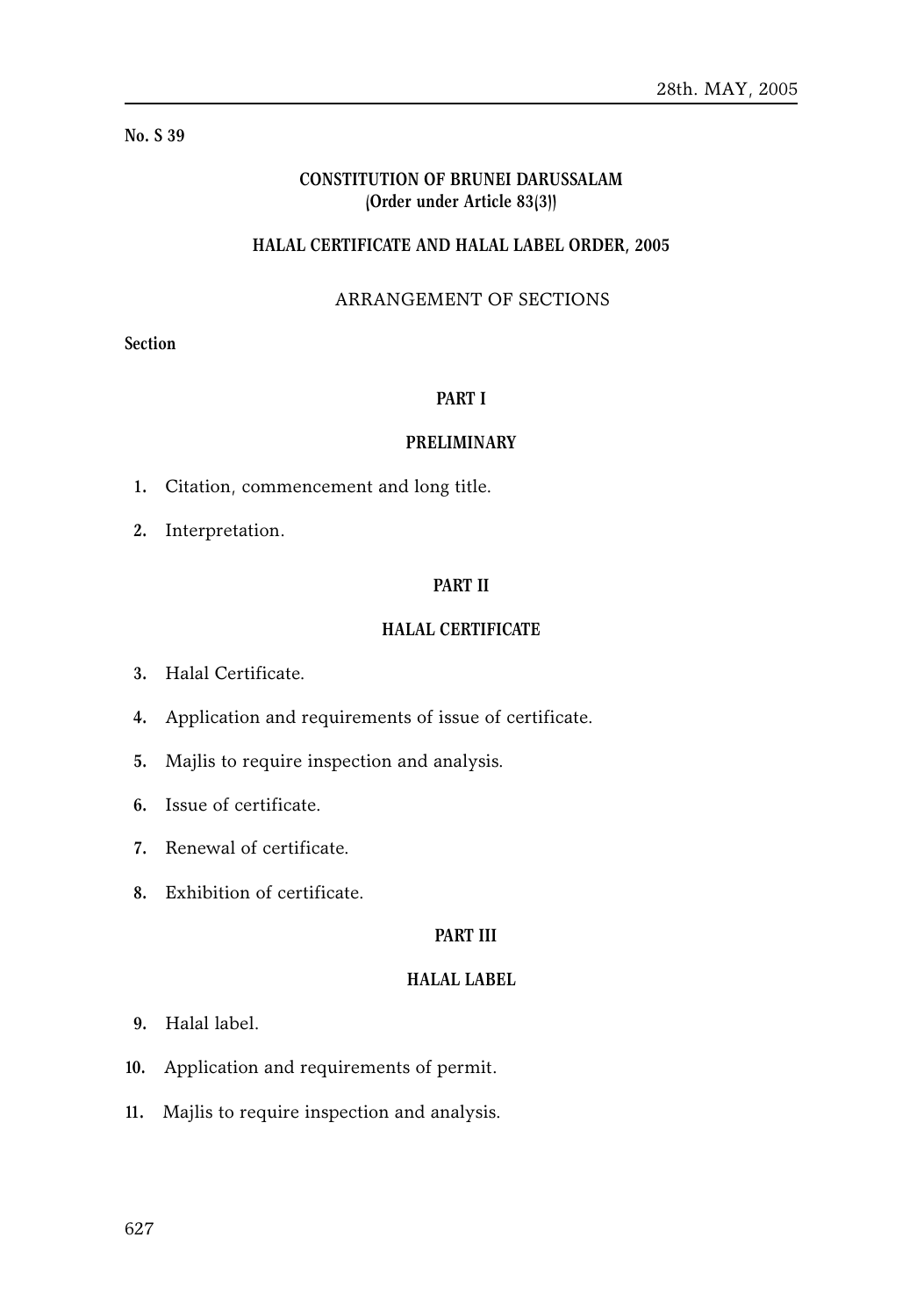**12.** Permit.

# **PART IV**

# **INSPECTION COMMITTEE AND INSPECTIONS**

- **13.** Inspection Committee.
- **14.** Members of Committee.
- **15.** Meetings of Committee.
- **16.** Committee to order inspection and analysis.
- **17.** Committee may require furnishing of information.
- **18.** Appointment of inspectors.
- **19.** Powers of inspectors.
- **20.** Entry etc. for inspection.
- **21.** Authority card.
- **22.** Costs and expenses.
- **23.** Report of inspectors.
- **24.** Report of Committee.

## **PART V**

## **ENFORCEMENT**

- **25.** Enforcement officers.
- **26.** Power to enter, seize etc.
- **27.** Powers of arrest and investigation.
- **28.** Examination.
- **29.** Anything seized liable to forfeiture.
- **30.** Order of ferfeiture.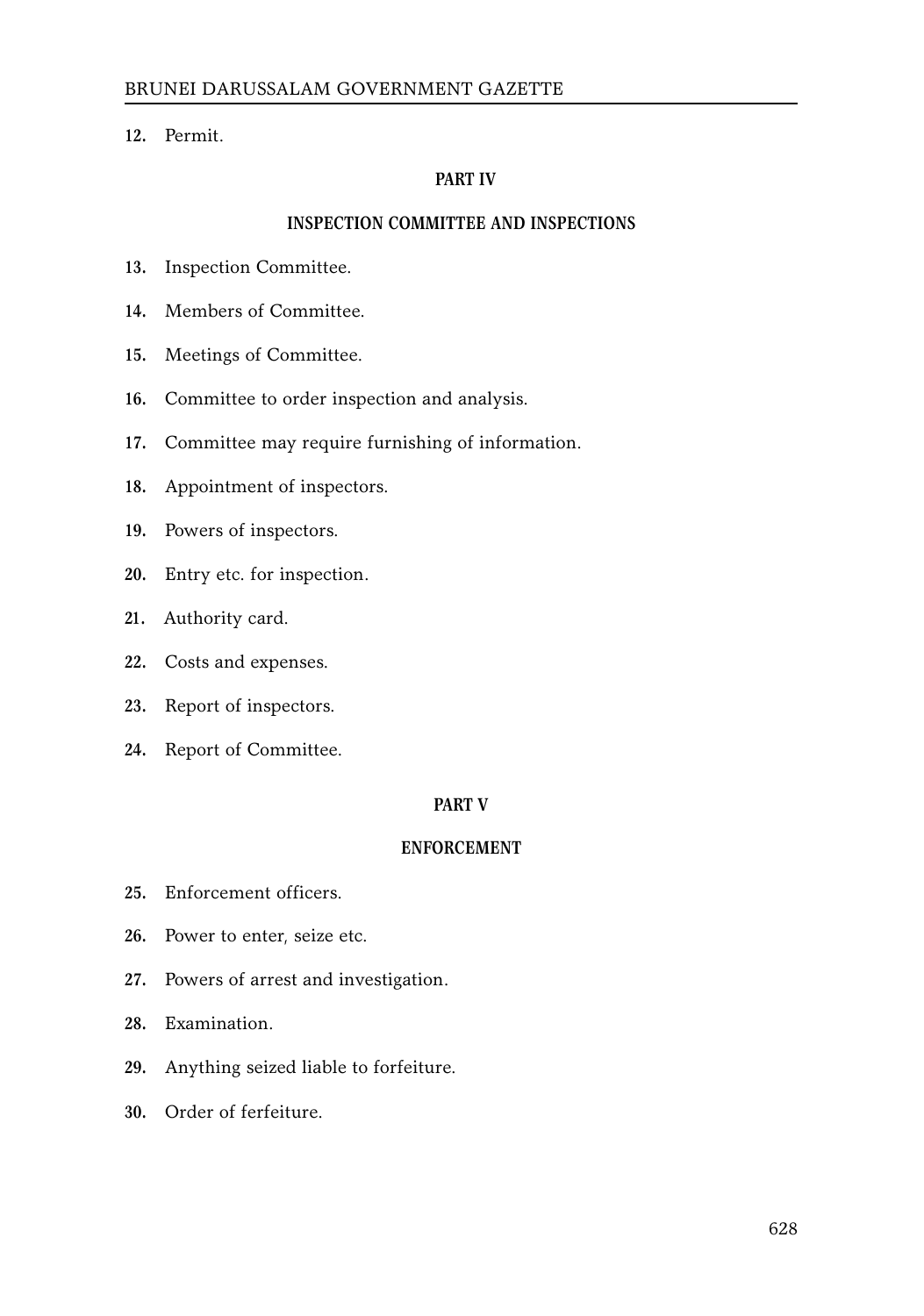- **31.** Court to order disposal of food seized.
- **32.** Anything seized in respect of which there is no prosecution forfeited if not claimed within one month.
- **33.** Limitation of liability.

## **PART VI**

#### **OFFENCES**

- **34.** Separation of food.
- **35.** Exhibition of expired certificates.
- **36.** Obstruction etc. of enforcement officers.
- **37.** Failure to comply with order etc.
- **38.** Furnishing of information.
- **39.** Certificate and permit not to be altered.
- **40.** General penalty.
- **41.** Offence committed by partnerships, bodies corporate and agents and servants.

## **PART VII**

#### **GENERAL**

- **42.** Power of Majlis to revoke.
- **43.** Changes requiring approval.
- **44.** Changes in name of business etc.
- **45.** Changes in particulars of certificate.
- **46.** Replacement of lost or defaced certificate.
- **47.** Appeal against suspension or revocation.
- **48.** General Endowment Fund.
- **49.** Service of notices and other documents.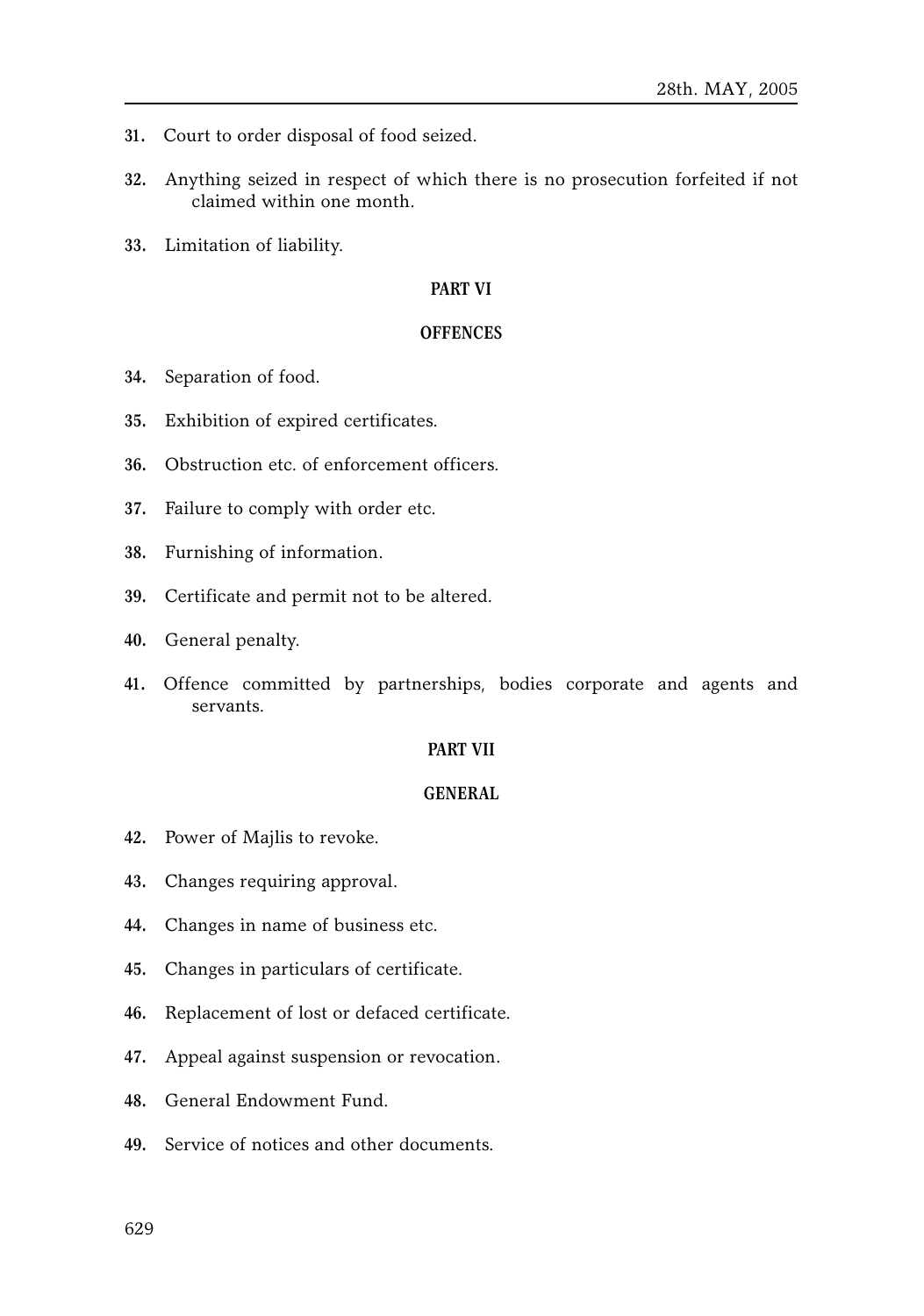- **50.** Amendment of Schedules.
- **51.** Regulations.

**FIRST SCHEDULE — HALAL CERTIFICATE SECOND SCHEDULE — HALAL LABEL THIRD SCHEDULE — PERMIT FOURTH SCHEDULE — FEES**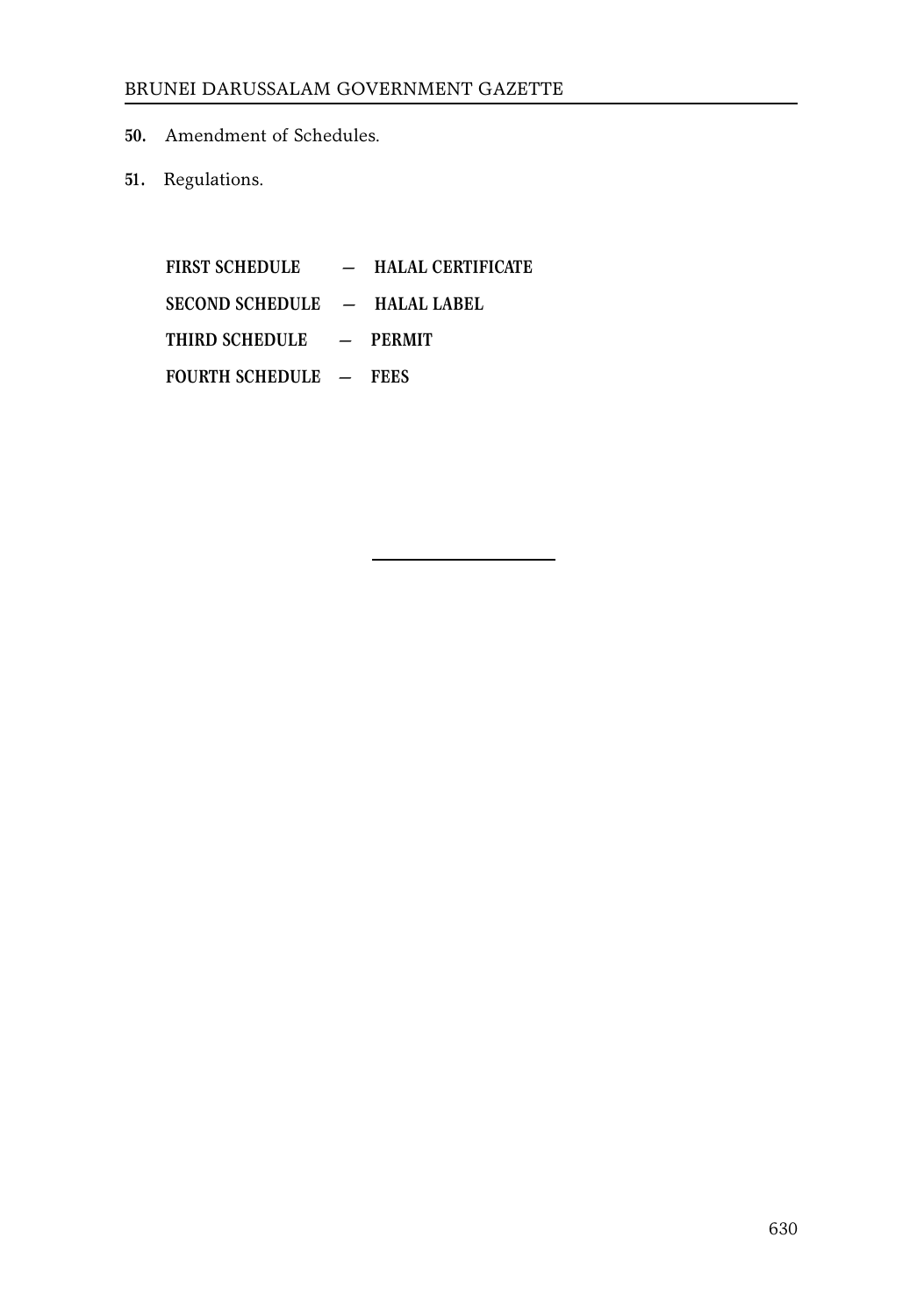# **CONSTITUTION OF BRUNEI DARUSSALAM (Order under Article 83(3))**

## **HALAL CERTIFICATE AND HALAL LABEL ORDER, 2005**

In exercise of the power conferred by Clause (3) of Article 83 of the Constitution of Brunei Darussalam, His Majesty the Sultan and Yang Di-Pertuan hereby makes the following Order —

## **PART I**

## **PRELIMINARY**

## **Citation, commencement and long title.**

**1.** (1) This Order may be cited as the Halal Certificate and Halal Label Order, 2005 and shall commence on a date to be appointed by the Minister, with the approval of His Majesty the Sultan and Yang Di-Pertuan, by notification published in the *Gazette*.

(2) The long title of this Order is "An Order to provide for and regulate the issue of certificates and permits in respect of halal food and for matters connected therewith or incidental thereto".

## **Interpretation.**

**2.** In this Order, unless the context otherwise requires —

"certificate" means the Halal Certificate issued under subsection (1) of section 6;

"certificate holder" means the holder of a certificate;

"Chief Inspector" means any person appointed under section 18 to be the Chief Inspector;

"Committee" means the Halal Certificate and Halal Label Inspection Committee established under section 13;

"food" includes chewing substances, medicine and any substance prepared, sold, distributed or represented for use, for human consumption and any ingredient thereof;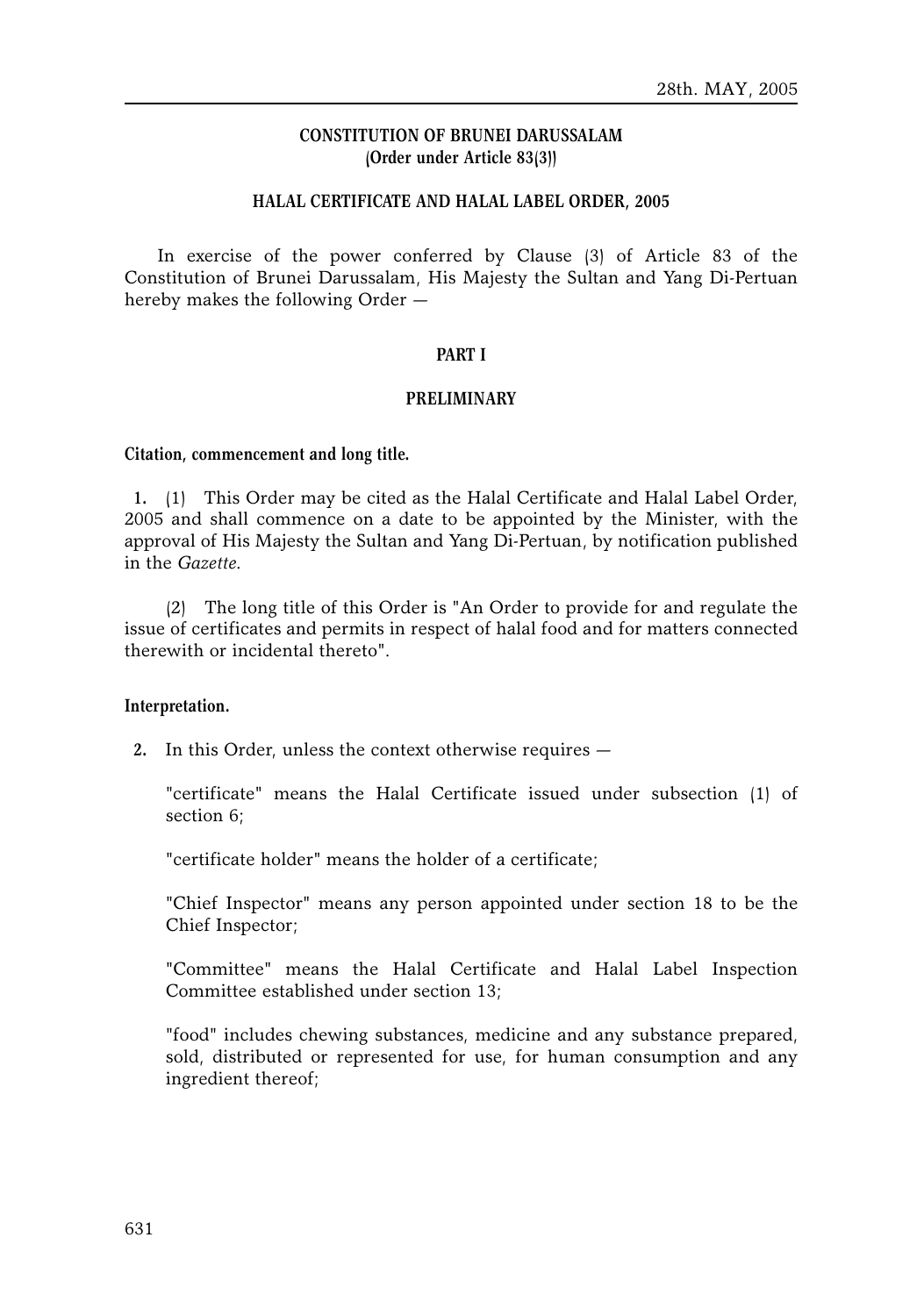"*Hukum Syara*' " means the Laws of Islam in the Mazhab Syafie or in any other mazhabs which are approved by His Majesty the Sultan and Yang Di-Pertuan to be in force in Brunei Darussalam;

"ingredient" includes an ingredient of an ingredient;

"label" means the Halal Label referred to in section 9;

"Majlis" means the Majlis Ugama Islam constituted under section 5 of the Religious Council and Kadis Courts Act (Chapter 77);

"Minister" means the Minister of Religious Affairs;

"package" includes anything in which or any means by which any food is wholly or partly cased, covered, enclosed, contained, placed or otherwise packed, and includes a basket, pail, bottle, tray or receptacle of any kind, whether open or closed;

"permit" means a permit issued under this Order;

"permit holder" means the holder of a permit;

"place" means any premises, building, room, erection and any defined or enclosed area or other structure, whether permanent or otherwise, and includes a vehicle;

"place of business" means any place where trade is carried on and includes —

*(a)* any place for the display, storage or packing, of food, whether cooked or not, intended for human consumption, by way of trade or for purposes of gain or distribution;

*(b)* any place at which, or within the curtilage or precincts of which, any manual labour is exercised or any plant or machinery is operated, for the preparation or manufacture of food, by way of trade or for purposes of gain or distribution;

"prepare" includes manufacture, processing and any form of treatment;

"substance" includes liquid;

"vehicle" includes trailer, vessel, aircraft and bicycle.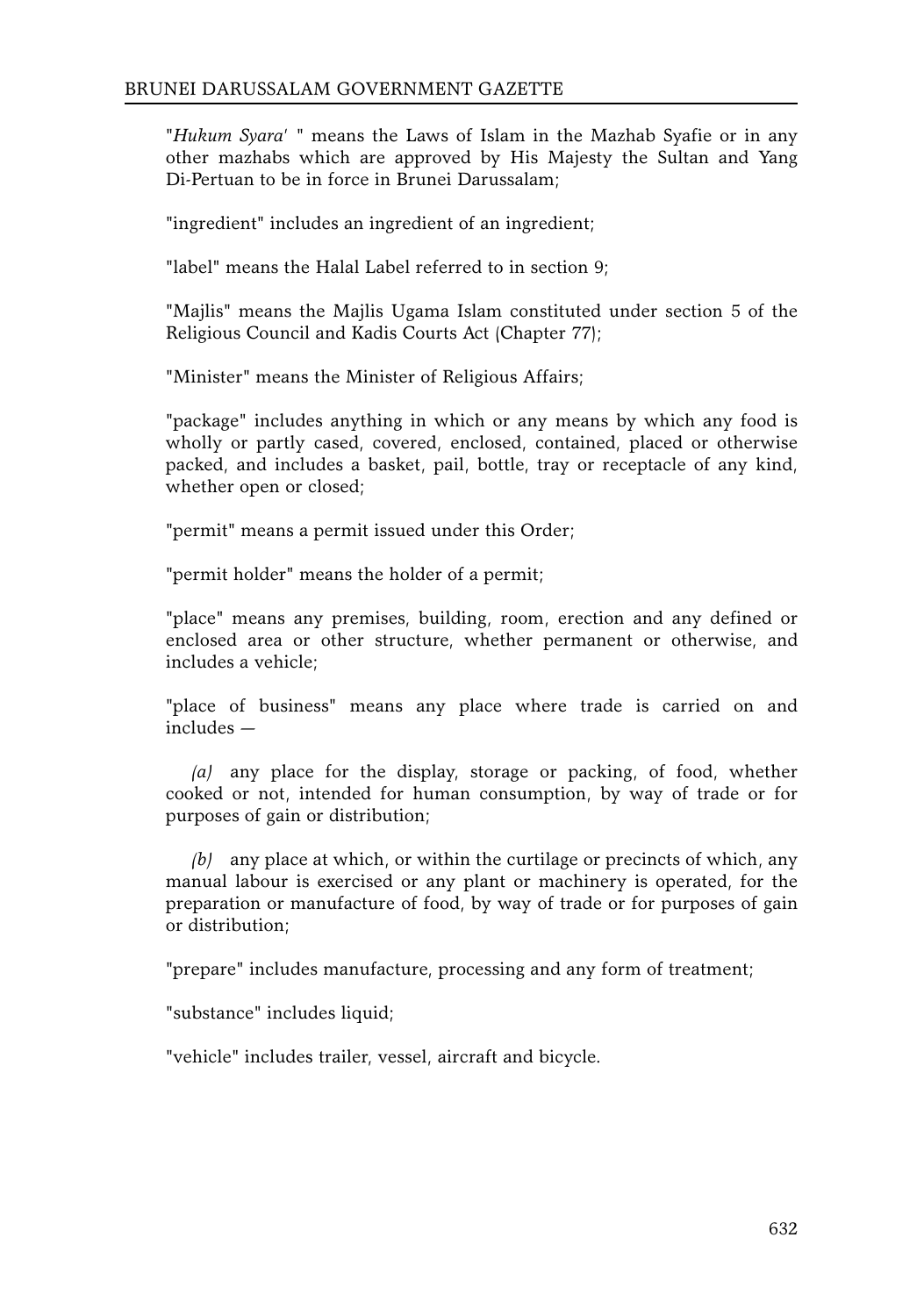## **PART II**

## **HALAL CERTIFICATE**

## **Halal Certificate.**

**3.** When exhibited in any place of business, the certificate shall mean that the food in relation to which the certificate is referring —

*(a)* neither is nor consists of or contains any part or matter of an animal that a Muslim is prohibited by *Hukum Syara'* to consume or that has not been slaughtered in accordance with *Hukum Syara'*;

*(b)* does not contain anything that is considered to be impure in accordance with *Hukum Syara'*;

*(c)* has been prepared using an instrument that is free from anything which is considered to be impure in accordance with *Hukum Syara'*; and

*(d)* has not in the course of preparation or storage, been in contact with or close proximity to any food that fails to satisfy paragraph *(a), (b)* or *(c)* and anything that is considered to be impure in accordance with *Hukum Syara'*.

#### **Application and requirements of issue of certificate.**

**4.** (1) For the purposes of section 3, any person who owns a business may apply to the Majlis for a certificate in such form and shall comply with such requirements, as the Majlis may determine.

(2) The applicant shall be required to make one application for  $-$ 

*(a)* each type of business;

*(b)* each place of business in respect of any business having more than one place of business.

## **Majlis to require inspection and analysis.**

**5.** Upon receipt of the application made pursuant to subsection (1) of section 4, the Majlis may require the Committee to have the place of business inspected and the food therein analysed.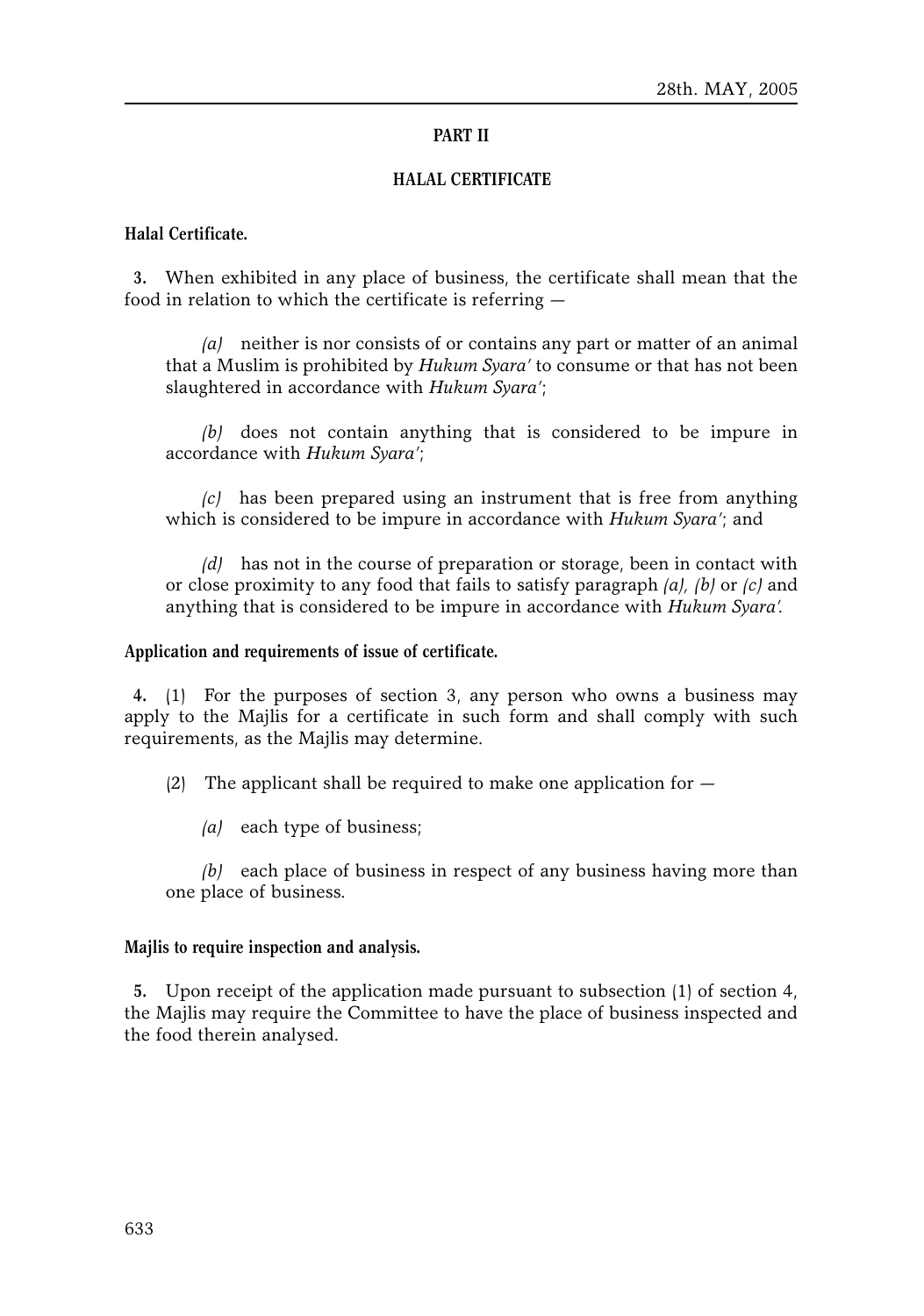**Issue of certificate.**

**6.** (1) The Majlis may, after giving due consideration to the report of the Committee referred to in section 24 and on being satisfied that the applicant has complied with any requirements referred to in subsection (1) of section 4 and upon payment of the fee prescribed in the Fourth Schedule, issue a Halal Certificate in the form set out in the First Schedule to the applicant subject to such conditions as the Majlis may think fit.

(2) The certificate, unless sooner suspended or revoked, shall be valid for one year from the date of issue.

(3) In the case of a breach of any of the conditions referred to in subsection (1), the Majlis may suspend or revoke the certificate and order the certificate holder to remove the certificate from exhibition.

(4) Any person who makes use of, causes to be used or facilitates the usage of the expressions "Halal", "Ditanggung Halal" or "Makanan Islam" or any other expression indicating or likely to be understood as indicating that Muslims are permitted by their religion to consume such food, other than the Halal Certificate referred to in subsection (1), is guilty of an offence and liable on conviction to a fine not exceeding \$8,000, imprisonment for a term not exceeding 2 years or both.

# **Renewal of certificate.**

**7.** (1) The certificate holder shall apply to renew his certificate not less than 30 days prior to its expiry.

(2) The certificate may be renewed for further periods not exceeding one year in respect of each renewal.

(3) Sections 4, 5 and 6 shall apply, with the necessary modifications, to the renewal of a certificate.

## **Exhibition of certificate.**

**8.** The certificate holder shall cause the certificate to be exhibited in a conspicuous place of the place of business.

## **PART III**

## **HALAL LABEL**

# **Halal Label.**

**9.** (1) When used in relation to food in the course of trade or business, the Halal Label shall mean that such food —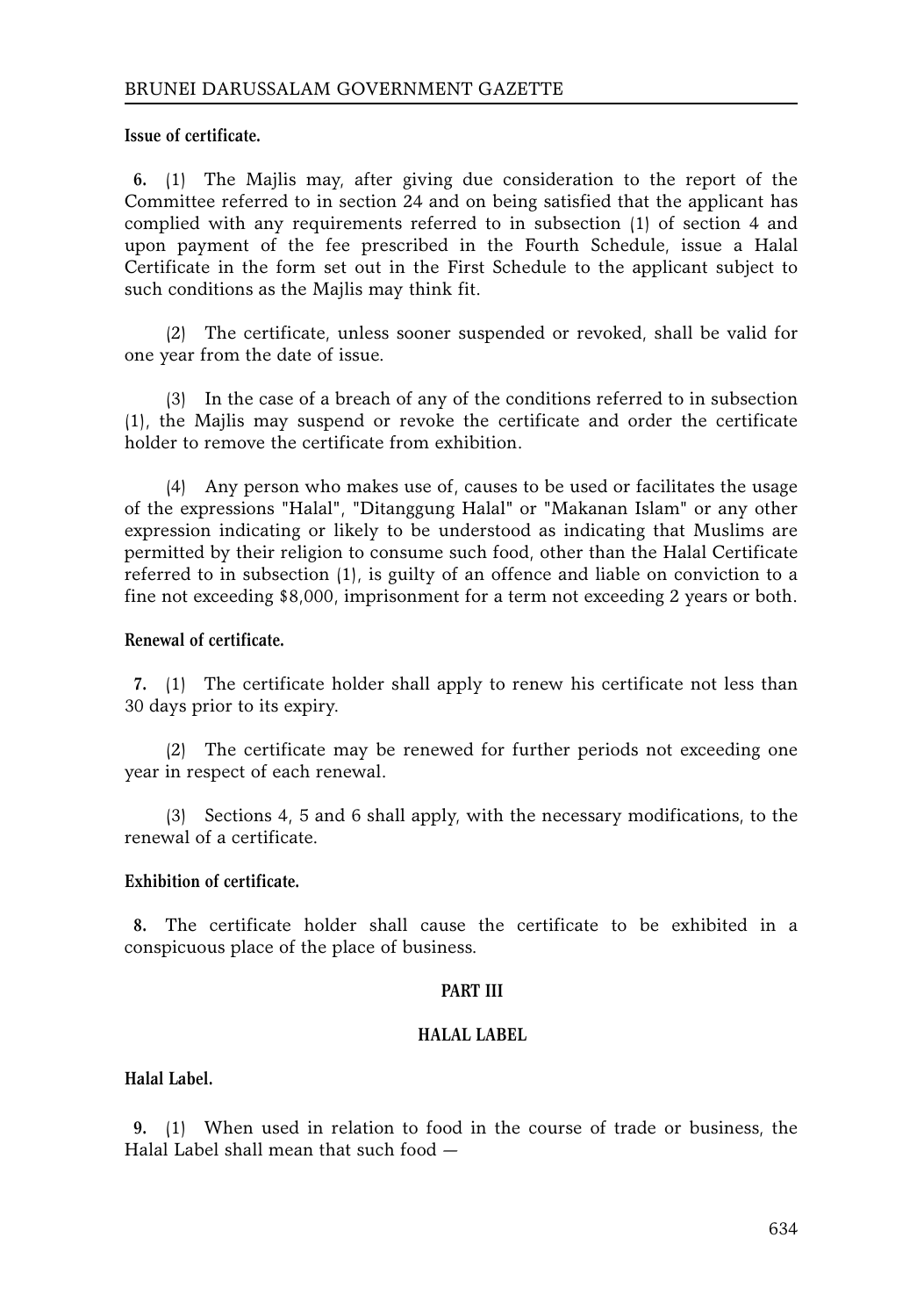*(a)* neither is nor consists of or contains any part or matter of an animal that a Muslim is prohibited by *Hukum Syara'* to consume or that has not been slaughtered in accordance with *Hukum Syara*';

*(b)* does not contain anything that is considered to be impure in accordance with *Hukum Syara'*;

*(c)* has been prepared using an instrument that is free from anything which is considered to be impure in accordance with *Hukum Syara*'; and

*(d)* has not in the course of preparation or storage, been in contact with or close proximity to any food that fails to satisfy paragraph *(a), (b)* or *(c)* or anything that is considered to be impure in accordance with *Hukum Syara*'.

(2) The label shall be in the form as set out in the Second Schedule and shall be in the form of a label, tag, brand, mark, pictorial or other descriptive matter, written, printed, stencilled, marked, painted, embossed, impressed or inscribed on, or attached to, included in, belonging to or accompanying, any such food.

# **Application and requirements of permit.**

**10.** (1) For the purposes of section 9, any person may apply to the Majlis for a permit in such form and shall comply with such requirements, as the Majlis may determine.

(2) The applicant shall be required to make one application for each type of food.

## **Majlis to require inspection and analysis.**

**11.** Upon receipt of the application made pursuant to subsection (1) of section 10, the Majlis may require the Committee to have the place of business inspected and the food in respect of which the application is made analysed.

## **Permit.**

**12.** (1) The Majlis may, after giving due consideration to the report of the Committee referred to in section 24 and on being satisfied that the applicant has complied with any requirements referred to in subsection (1) of section 10 and upon payment of the fee prescribed in the Fourth Schedule, issue a permit in the form set out in the Third Schedule authorising the applicant to use the label on the packages of the food concerned, subject to such conditions as the Majlis may think fit.

(2) In the case of a breach of any of the conditions referred to in subsection (1), the Majlis may suspend or revoke the permit and order the permit holder to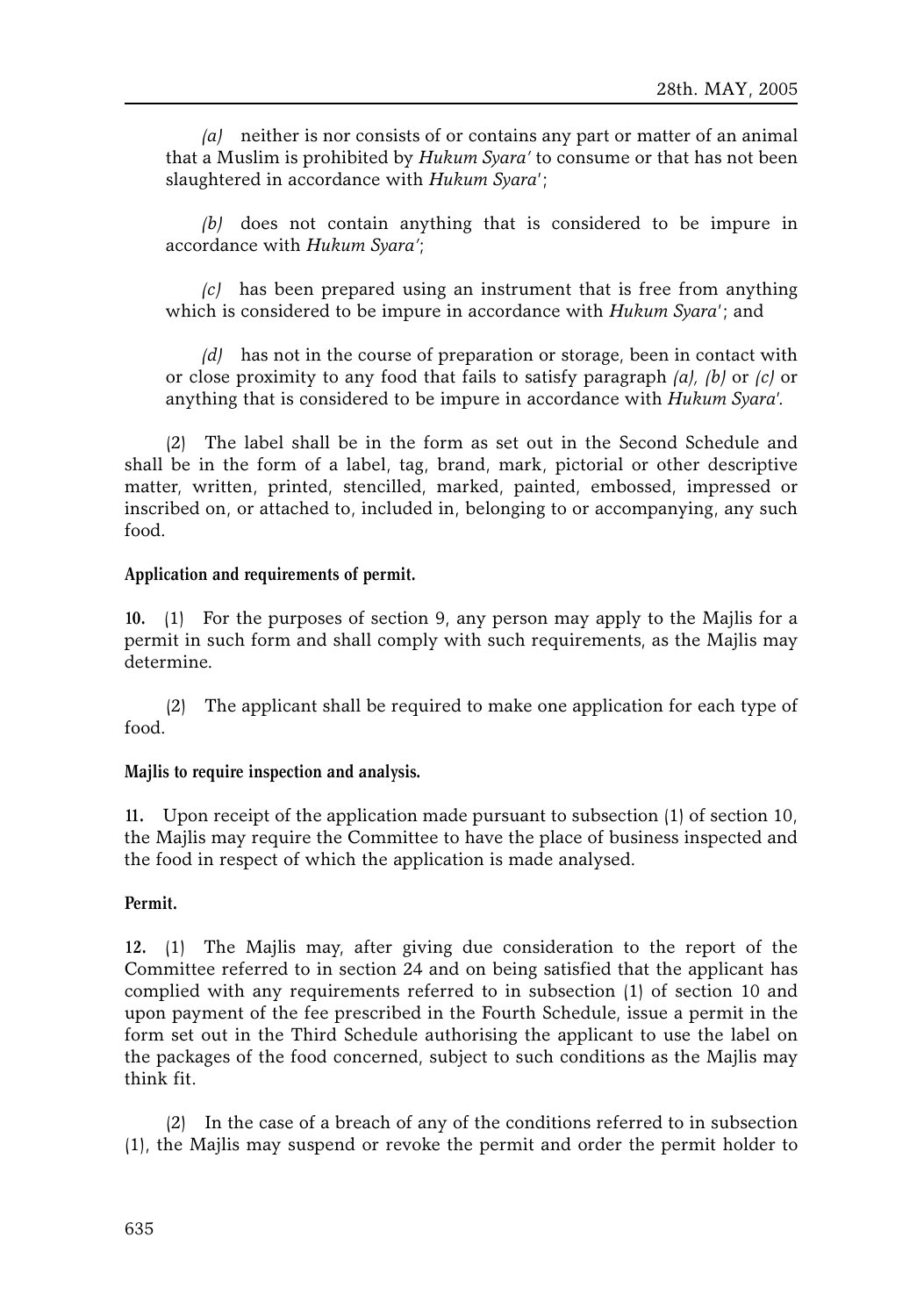remove or obliterate the label used on the packages of the food or to dispose the food, in such manner as the Majlis may direct, and to discontinue further use of the label.

(3) Any person who makes use of, causes to be used or facilitates the usage  $of -$ 

*(a)* a label without a permit authorising its use; or

*(b)* in respect of food prepared in Brunei Darussalam, a label with the expressions "Halal", "Ditanggung Halal" or "Makanan Islam" or any other expression indicating or likely to be understood as indicating that Muslims are permitted by their religion to consume such food, other than the Halal Label referred to in subsection (2) of section 9 and in respect of which a permit has been issued,

is guilty of an offence and liable on conviction to a fine not exceeding \$8,000, imprisonment for a term not exceeding 2 years or both.

## **PART IV**

## **INSPECTION COMMITTEE AND INSPECTIONS**

#### **Inspection Committee.**

**13.** For the purposes of this Order, there is hereby established a committee known as the Halal Certificate and Halal Label Inspection Committee.

## **Members of Committee.**

- **14.** (1) The Committee shall consist of the following members
	- *(a)* the Director of Syariah Affairs, who shall be the chairman;
	- *(b)* the Deputy Mufti or his representative;
	- *(c)* the District Officer of each District or his representative;
	- *(d)* the District–General of Health Services or his representative;
	- *(e)* the chairman of each Municipal Board or his representative;
	- *(f)* the Director of Agriculture or his representative;
	- *(g)* the Secretary of the Majlis or his representative; and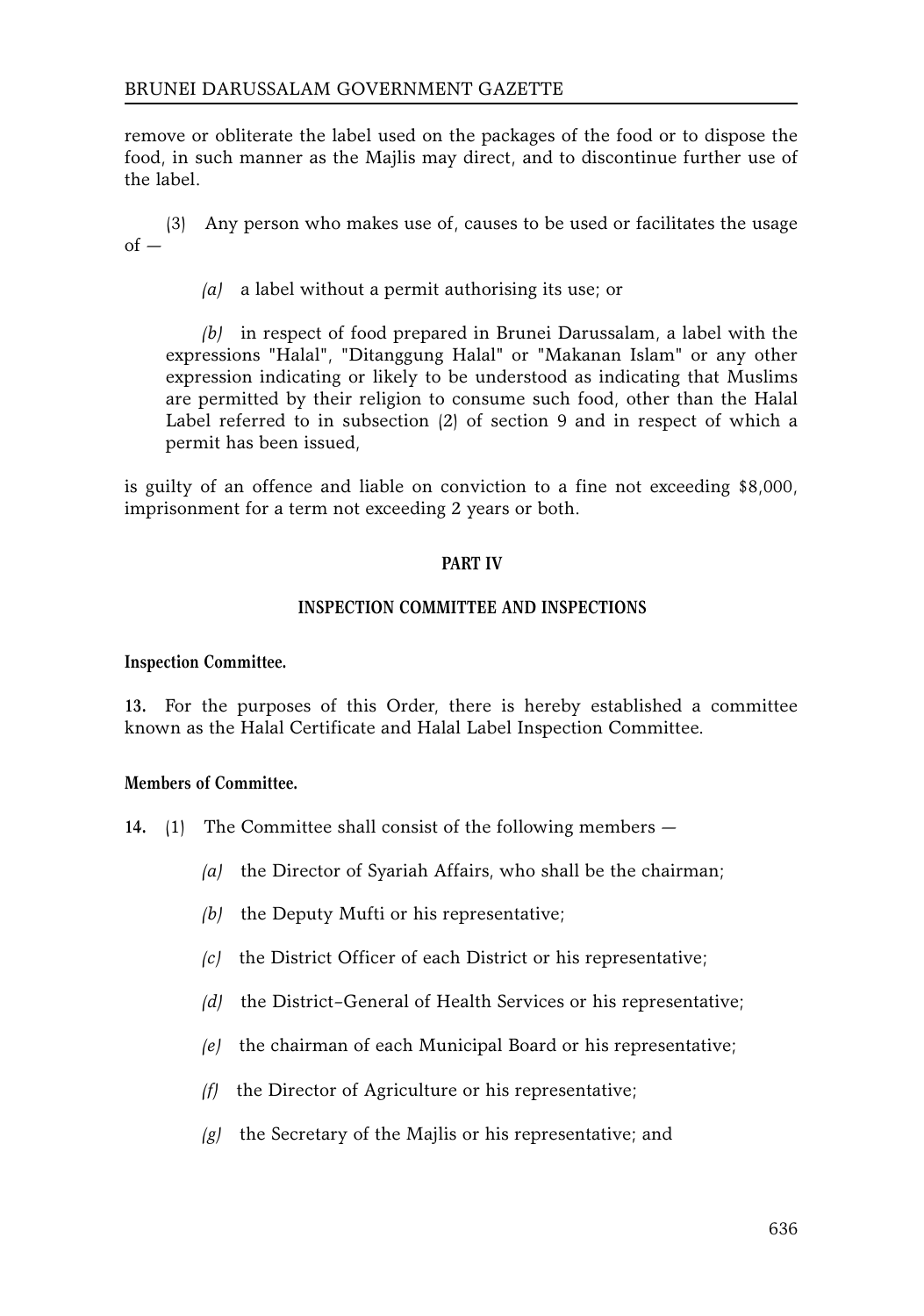*(h)* not more than 2 other members to be appointed by the Minister, with the approval of His Majesty the Sultan and Yang Di-Pertuan, notice of whose appointment shall be published in the *Gazette*.

(2) The Minister shall appoint one of the members of the Committee to be the secretary.

## **Meetings of Committee.**

**15.** (1) In the absence of the chairman from any meeting of the Committee, the members present shall elect amongst themselves a person to be the chairman for that meeting.

(2) The chairman of a meeting shall have an original vote and also a casting vote.

(3) The Committee shall meet at such place and time as the chairman may appoint, and at a meeting 6 members shall form a quorum.

(4) No business shall be transacted at a meeting unless a quorum is present.

(5) Subject to the provisions of this Order, the Committee may determine its own procedure.

(6) The Committee shall cause proper records of its proceedings to be kept.

(7) All acts done by the Committee shall, notwithstanding any vacancy in the Committee or that it is afterwards discovered that there was a defect in the appointment of any person purporting to be a member thereof, be valid as if no such vacancy or defect had existed.

## **Committee to order inspection and analysis.**

**16.** Upon receipt of any requirement referred to in section 5 or 11 or in subsection (3) of section 43, the Committee shall order the inspectors to carry out inspections at the concerned places of business and to take samples of any food therein for analysis.

## **Committee may require furnishing of information.**

**17.** The Committee may, by written notice, require the certificate holder or permit holder to furnish it within such time as may be specified in the notice with any documents or to provide any information to ensure that any requirements of, or any conditions imposed under, this Order have been complied with.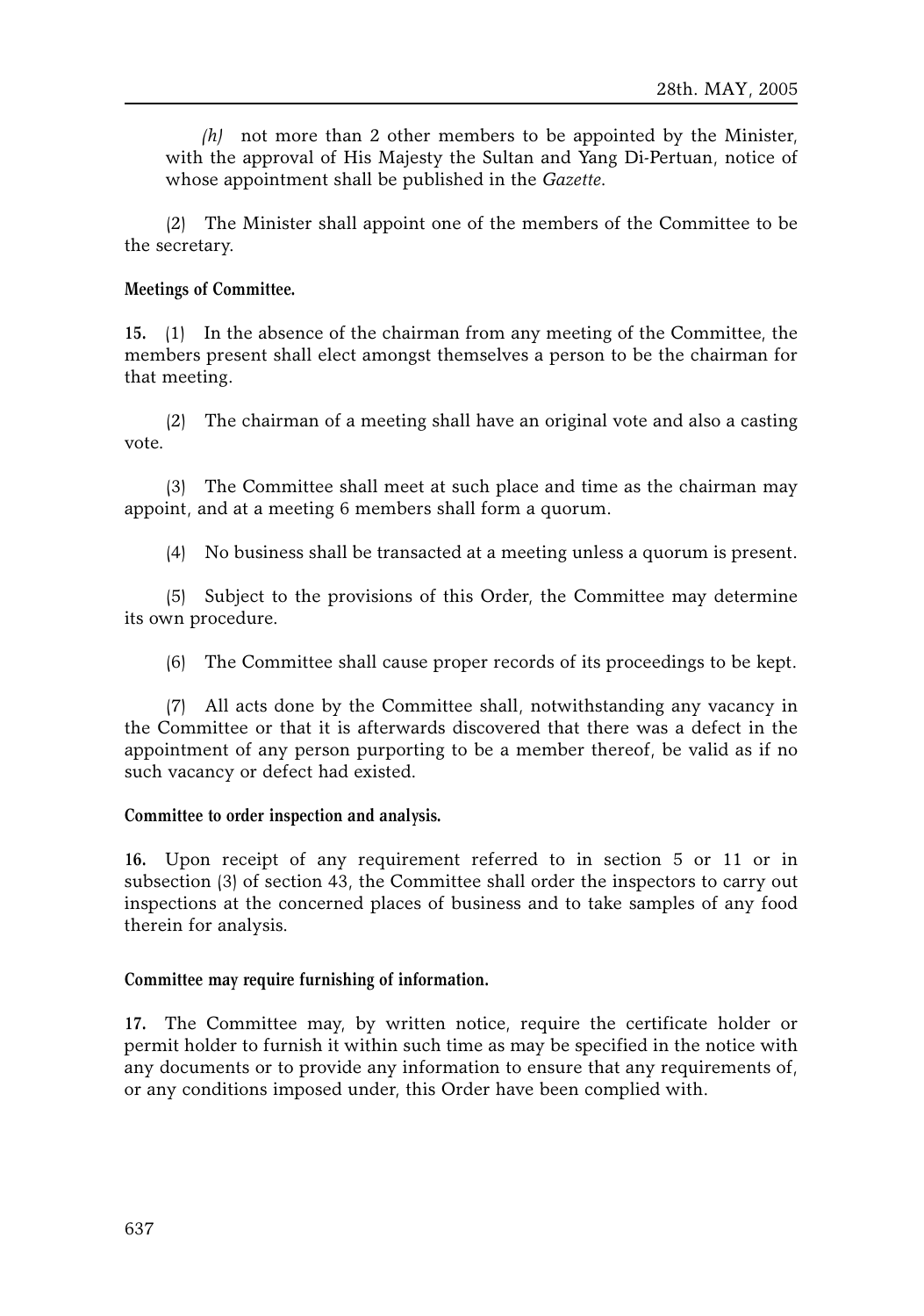# **Appointment of inspectors.**

**18.** The Minister, with the approval of His Majesty the Sultan and Yang Di-Pertuan, shall appoint such number of persons as he may consider necessary to become inspectors, one of whom shall be the Chief Inspector, for the purposes of this Order.

# **Powers of inspectors.**

**19.** Any inspector may, at any reasonable time, enter, inspect and examine any place, equipment, operation, storage, materials, records, food, and without payment take samples of food for analysis or any other purpose to ascertain whether, or to ensure that, any requirements of, or any conditions imposed under, this Order are being complied with.

# **Entry etc. for inspection.**

**20.** The certificate holder or permit holder, as the case may be, and any other person having charge of any place or thing liable to inspection and examination under this Order shall allow the inspector entry thereto and give him every reasonable assistance and facility for the purposes of the inspection.

# **Authority card.**

**21.** (1) Every inspector shall be issued with such authority card as the Minister may direct to be carried by him.

(2) Any inspector, when performing any of his duties or exercising any of his powers under this Order shall, on demand, produce his authority card to any person against whom he is taking action.

## **Costs and expenses.**

**22.** (1) All costs and expenses, including travelling expenses, incurred on or incidental to an inspection and analysis shall be borne by the certificate holder or permit holder, as the case may be.

(2) If any sum payable by or recoverable from the certificate holder or permit holder, as the case may be, in respect of such costs and expenses is not paid by him to the Majlis within 14 days after demand, such sum may be recovered by the Government in the same manner as if it was a fine imposed by the court.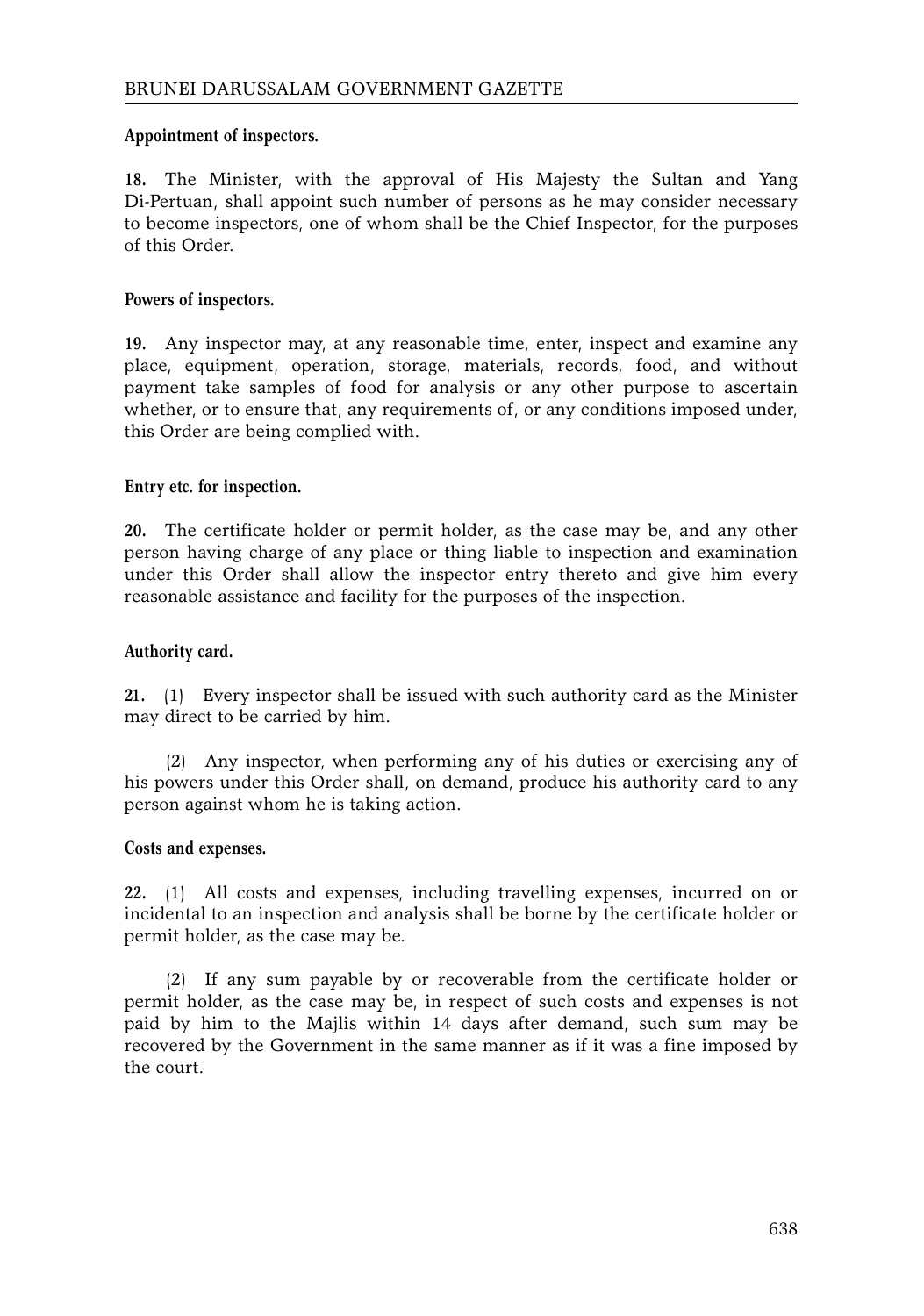(3) An appeal shall lie to the High Court from any decision of a court under this section and the provisions of the Criminal Procedure Code (Chapter 7) shall apply *mutatis mutandis* to all such appeals.

# **Report of inspectors.**

**23.** (1) The Chief Inspector shall make a report in respect of each inspection and submit it, accompanied (if appropriate) by the certificate of the result of an analysis by a food analyst in the form referred to in subsection (1) of section 8 of the Public Health (Food) Act (Chapter 182), to the Committee not later than 14 days after the date of the inspection.

(2) The report shall be in such form as the Committee may determine and shall state the circumstances of such inspection together with any observations and recommendations which the Chief Inspector thinks fit.

(3) In subsection (1), "food analyst" means a person appointed under subsection (1) of section 3 of the Public Health (Food) Act (Chapter 182).

## **Report of Committee.**

**24.** The Committee shall make a report to the Majlis as soon as practicable after studying the report referred to in subsection (1) of section 23.

## **PART V**

## **ENFORCEMENT**

## **Enforcement officers.**

**25.** (1) For the purposes of this Order, the following shall be enforcement officers —

- *(a)* any inspector;
- *(b)* any food officer;
- *(c)* any Municipal Board inspector;
- *(d)* any officer of customs;
- *(e)* any police officer;
- *(f)* any Religious Enforcement Officer; and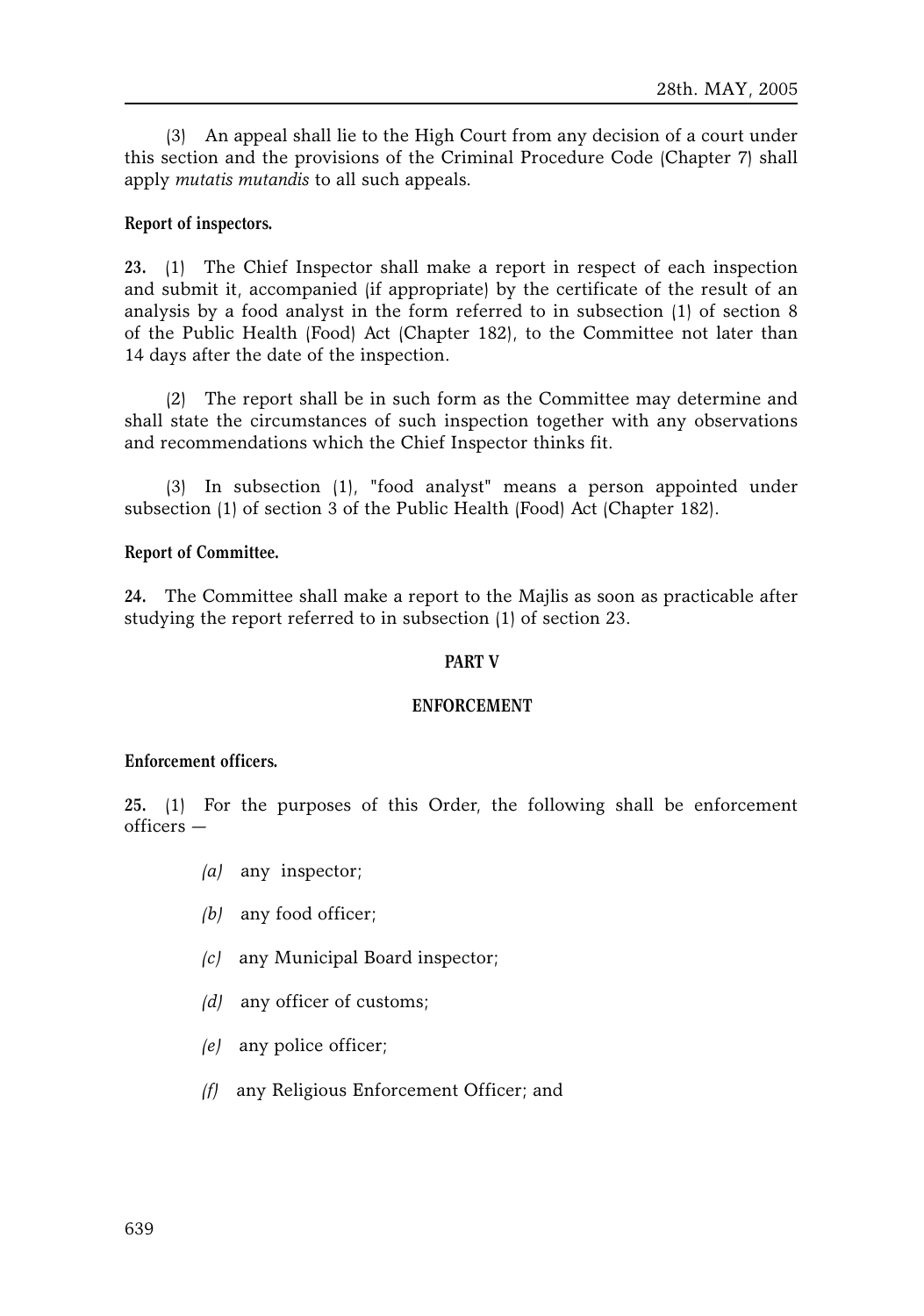*(g)* any other person authorised by the Minister, by name or by office, notice of whose authorisation shall be published in the *Gazette*.

 $(2)$  In subsection  $(1)$  —

"food officer" means a person appointed under subsection (2) of section 3 of the Public Health (Food) Act (Chapter 182);

"inspector" means any person appointed under section 18 and includes the Chief Inspector;

"Municipal Board inspector" means any officer of a Municipal Board authorised by the Chairman of that Board to carry out inspections for the purposes of this Order;

"officer of customs" has the same meaning as in subsection (1) of section 2 of the Customs Act (Chapter 36);

"Religious Enforcement Officer" means an officer appointed under section 26 of the Syariah Courts Act (Chapter 184).

**Power to enter, seize etc.**

**26.** (1) Whenever it appears to any enforcement officer that there is reasonable cause to believe that an offence against this Order has been committed or is being committed, he may at any place and at any reasonable time —

*(a)* remove by force any obstruction to an entry, search and seizure by him;

*(b)* enter such place and search for and seize anything in respect of which or by means of which the offence has been or is being committed;

*(c)* stop and search any person and seize any evidence in respect of which or by means of which the offence has been or is being committed;

*(d)* stop, board and search any vehicle in which he has reasonable cause to believe any food is being conveyed and examine such food and take samples thereof;

*(e)* open and examine any package which he has reasonable cause to believe contains any food;

*(f)* without payment, demand, select and take samples of any food for analysis;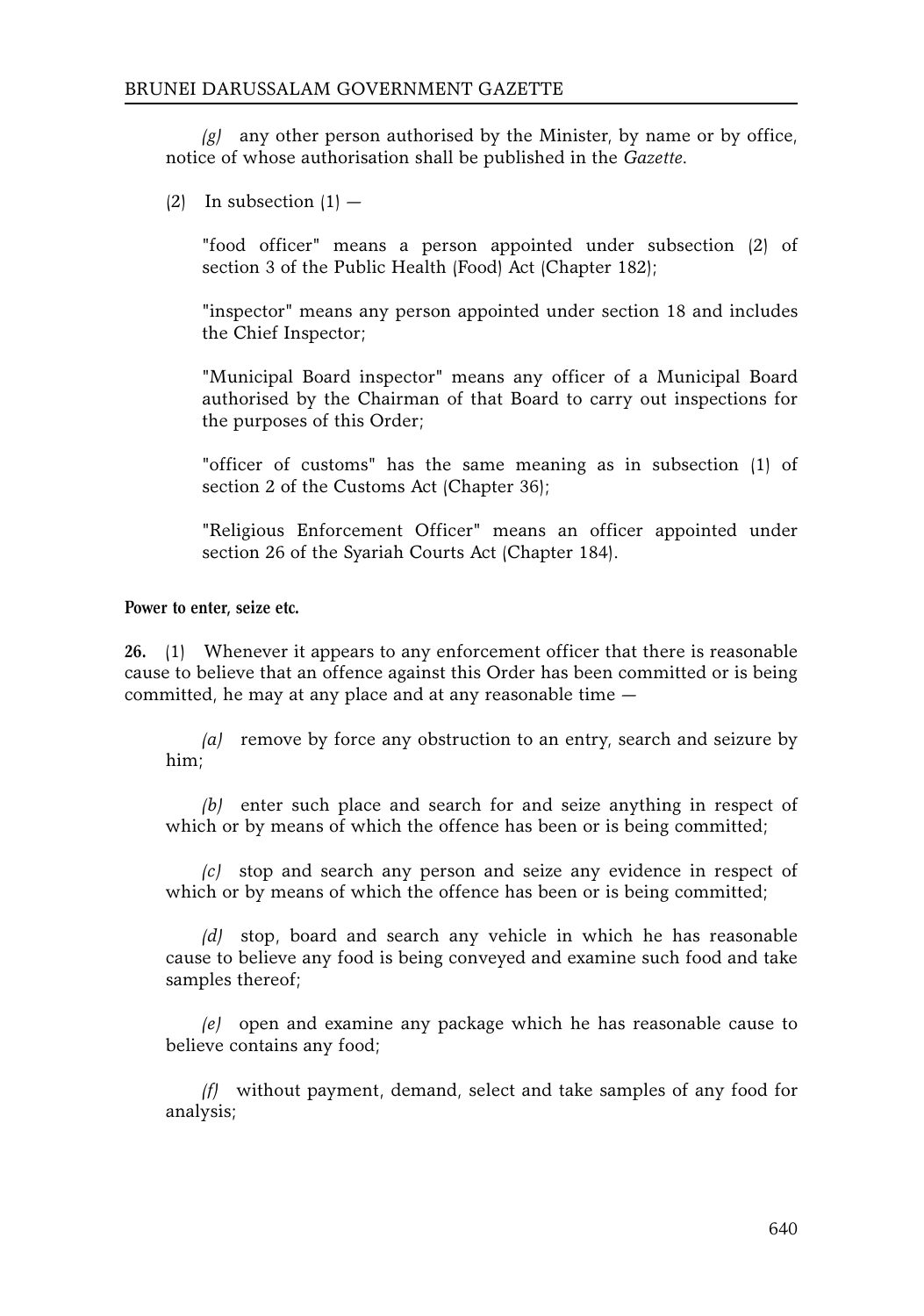*(g)* examine and seize any book, document or other record found in any such place which he has reasonable cause to believe contains any information relevant to the enforcement of this Order or which may be required in respect of any proceedings under this Order, and make or cause to be made copies thereof or take extracts therefrom;

*(h)* demand the production of any book, document or other record which he considers relevant;

*(i)* make such examination and inquiry as may be necessary to ascertain whether, or to ensure that, any requirements of, or any conditions imposed under, this Order are being complied with.

(2) Whenever any thing is seized by him under this Order, the enforcement officer shall immediately give notice in writing of such seizure and of the grounds thereof to the owner of such thing or to his agent, if known:

Provided that such notice shall not be required to be given where such seizure is made on the person or in the presence of the owner or his agent.

(3) Anything seized shall immediately be taken by the enforcement officer to the nearest police station.

(4) No woman shall be searched under paragraph *(c)* of subsection (1) except by a woman.

#### **Powers of arrest and investigation.**

**27.** (1) An enforcement officer may arrest without warrant —

*(a)* any person who has committed, attempts to commit or whom he reasonably suspects to have committed, an offence against this Order;

*(b)* any person employing or aiding any person to commit, or abetting the commission of, an offence against this Order.

(2) In relation to an offence referred to in subsection (1), an enforcement officer shall have the same power of investigation of a police officer under Chapter XIII of the Criminal Procedure Code (Chapter 7).

#### **Examination.**

**28.** (1) An enforcement officer making an examination under paragraph *(i)* of subsection (1) of section 26 shall reduce into writing any statement made by the person so examined.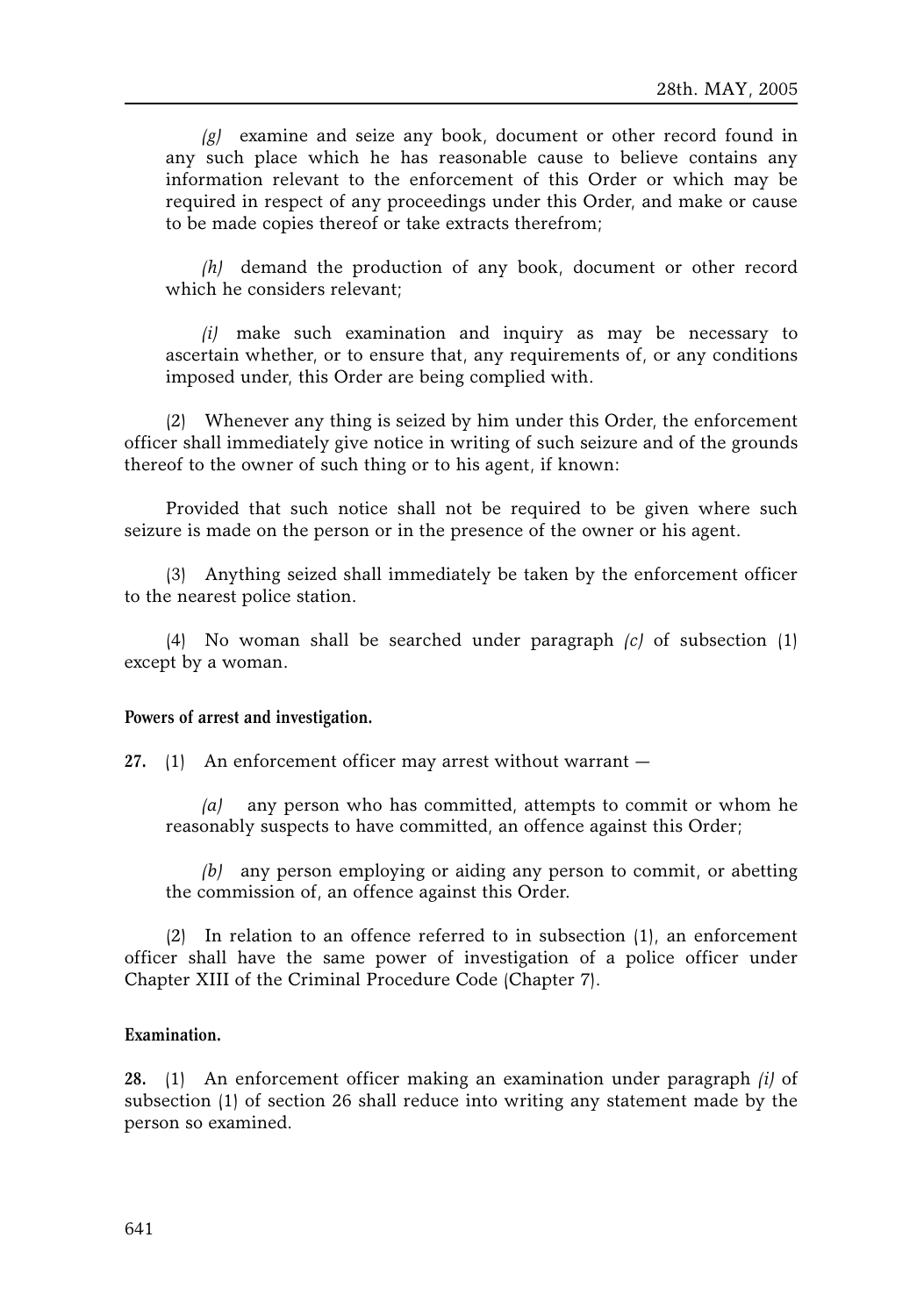(2) Such person shall be bound to answer truly all questions put to him by such officer but may refuse to answer any question upon the ground that the answer to such question will criminate, or tend directly or indirectly to criminate him, or that it will expose, or tend directly or indirectly to expose, him to a penalty or forfeiture of any kind.

(3) A statement made by any person under this section shall be read over to him and after the enforcement officer has made any necessary corrections, shall be signed by that person.

# **Anything seized liable to forfeiture.**

**29.** All things seized under this Order shall be liable to forfeiture.

## **Order of forfeiture.**

**30.** (1) An order for the forfeiture or for the release of anything liable to forfeiture under this Order may be made by the court before which the prosecution with regard thereto has been instituted.

(2) An order for forfeiture may be made if it is proved to the satisfaction of the court that an offence against this Order has been committed and that the things were the subject-matter of or were used in the commission of the offence, notwithstanding that no person may have been convicted of such offence.

## **Court to order disposal of food seized.**

**31.** (1) If any person has been convicted of any offence against this Order, the court may order any food seized, whether forfeited or not, to be disposed of in such manner as it may direct.

(2) If such food has been imported, the court may order such person to return it, at his own expense, to the country from which it was exported.

# **Anything seized in respect of which there is no prosecution forfeited if not claimed within one month.**

**32.** (1) Where no prosecution has commenced in respect of any thing seized under this Order such thing shall be forfeited to the Government at the expiration of one month from the date of seizure unless a claim thereto is made before that period in the manner described in subsection (2).

(2) Any person asserting that he is the owner of any such thing and that it is not liable to forfeiture may, personally or by his agent authorised in writing, give written notice to the Majlis that he claims the same.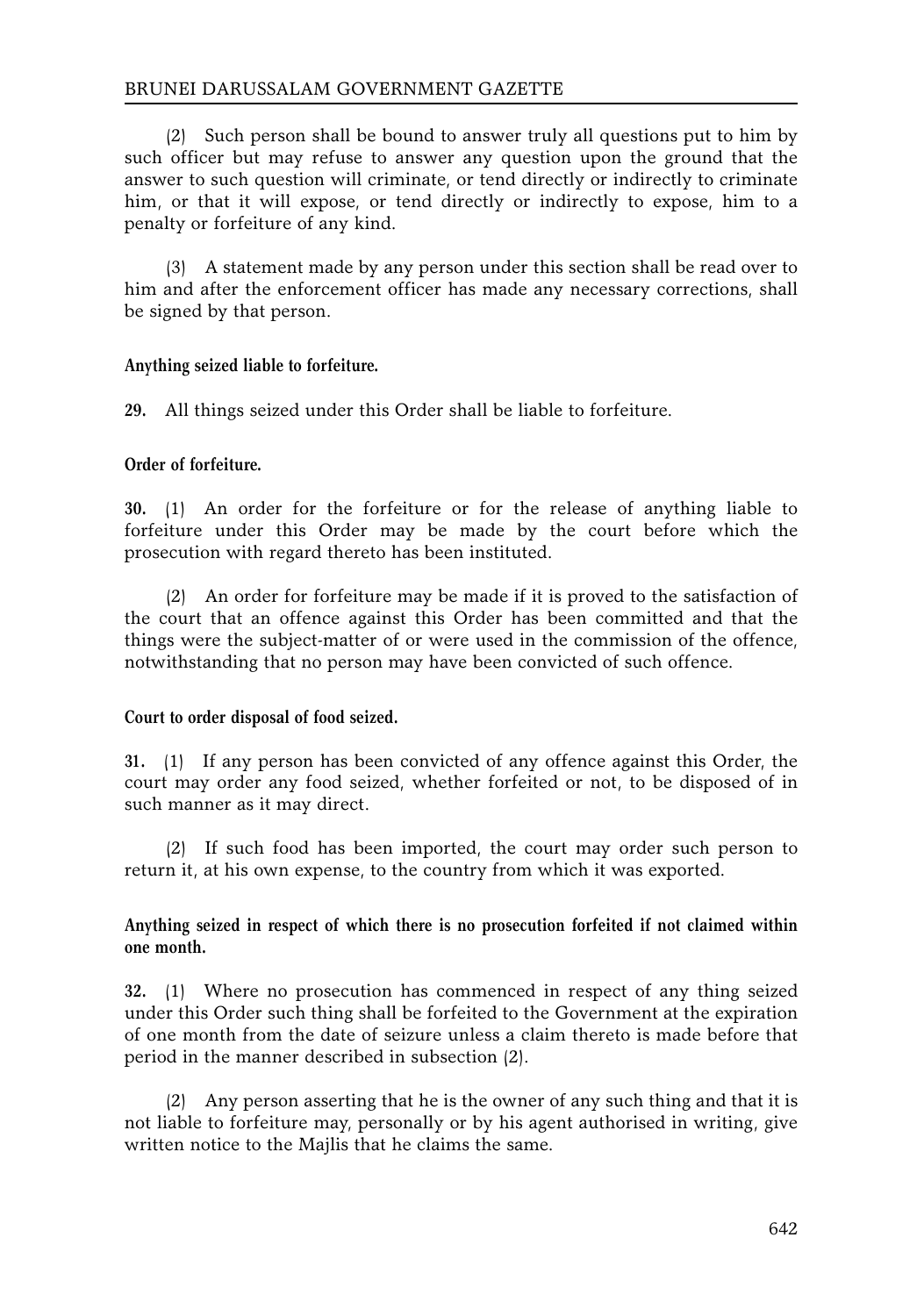(3) On receipt of such notice, the Majlis may direct that such thing be released or may refer the matter to the court for its decision.

(4) On a reference made to it under subsection (3), the court shall issue a summons requiring the person asserting that he is the owner of the thing and the person from whom it was seized to appear before it and shall proceed to the examination of the matter.

(5) On proof that an offence against this Order has been committed and that such thing was the subject-matter or was used in the commission of any such offence, the court shall order the thing to be forfeited to the Government and may in the absence of such proof order its release.

#### **Limitation of liability.**

**33.** No action shall be brought against any enforcement officer in respect of anything done or omitted to be done by him in good faith and in the exercise, performance or purported exercise or performance, of any powers or duties under this Order.

#### **PART VI**

## **OFFENCES**

#### **Separation of food.**

**34.** (1) The Majlis may, by written notice, require the certificate holder or permit holder to separate packages containing food that bear the label from any other packages, within such period and in such manner as the Majlis may determine.

(2) Any person who fails without any reasonable cause to comply with any such requirement is guilty of an offence and liable on conviction to a fine not exceeding \$4,000, imprisonment for a term not exceeding one year or both and, in the case of a subsequent offence, to a fine of not exceeding \$8,000, imprisonment for a term not exceeding 2 years or both.

#### **Exhibition of expired certificates.**

**35.** Any certificate holder who exhibits an expired certificate at his place of business is guilty of an offence and liable on conviction to a fine not exceeding \$4,000, imprisonment for a term not exceeding one year or both.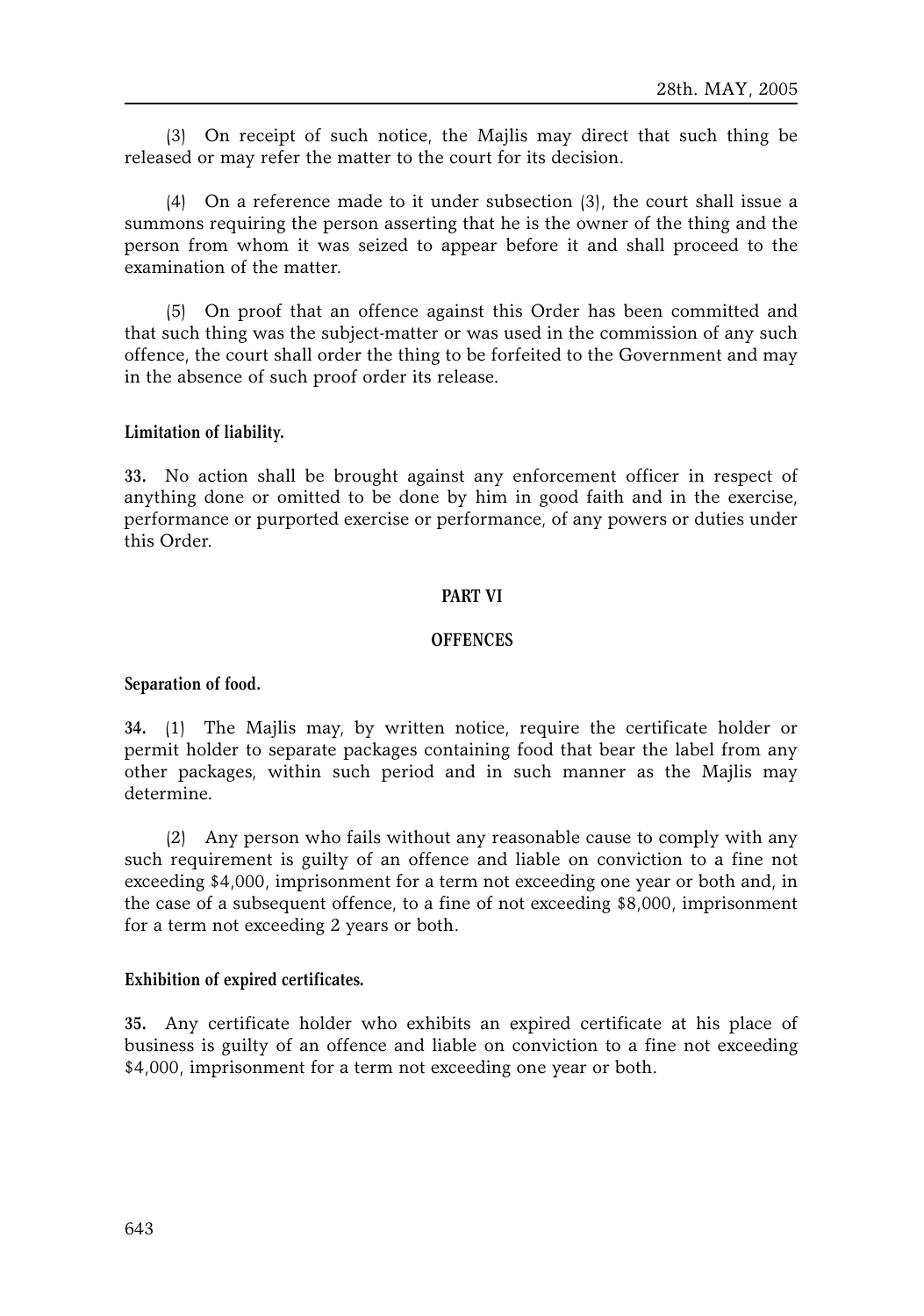# **Obstruction etc. of enforcement officers.**

**36.** Any person who —

*(a)* refuses any enforcement officer access to any place;

*(b)* assaults, obstructs, hinders or resists any enforcement officer in the exercise of his duties and powers under this Order; or

*(c)* fails to comply with or contravenes any lawful requirement of an enforcement officer under this Order,

is guilty of an offence and liable on conviction to a fine not exceeding \$4,000, imprisonment for a term not exceeding one year or both.

# **Failure to comply with order etc.**

**37.** Any person who fails to comply with or contravenes, any order made by the Majlis under, or any requirement of, or any condition imposed under, this Order is guilty of an offence and liable on conviction to a fine not exceeding \$8,000, imprisonment for a term not exceeding 2 years or both.

# **Furnishing of information.**

**38.** Any person who, when required in pursuance of this Order, fails to furnish any information or produce any document or any other thing in his possession or who furnishes any information which he knows or has reason to believe to be false, deceptive or misleading is guilty of an offence and liable on conviction to a fine not exceeding \$4,000, imprisonment for a term not exceeding one year or both and, in the case of a subsequent offence, to a fine not exceeding \$8,000, imprisonment for a term not exceeding 2 years or both.

## **Certificate and permit not to be altered.**

**39.** Any person who makes a mark or entry on, or erase or alter any entry on, any certificate or permit is guilty of an offence and liable on conviction to a fine not exceeding \$4,000, imprisonment for a term not exceeding one year or both.

# **General penalty.**

**40.** Any person who commits any offence against this Order shall be liable, if no other penalty is provided, on conviction to a fine not exceeding \$4,000, imprisonment for a term not exceeding one year or both.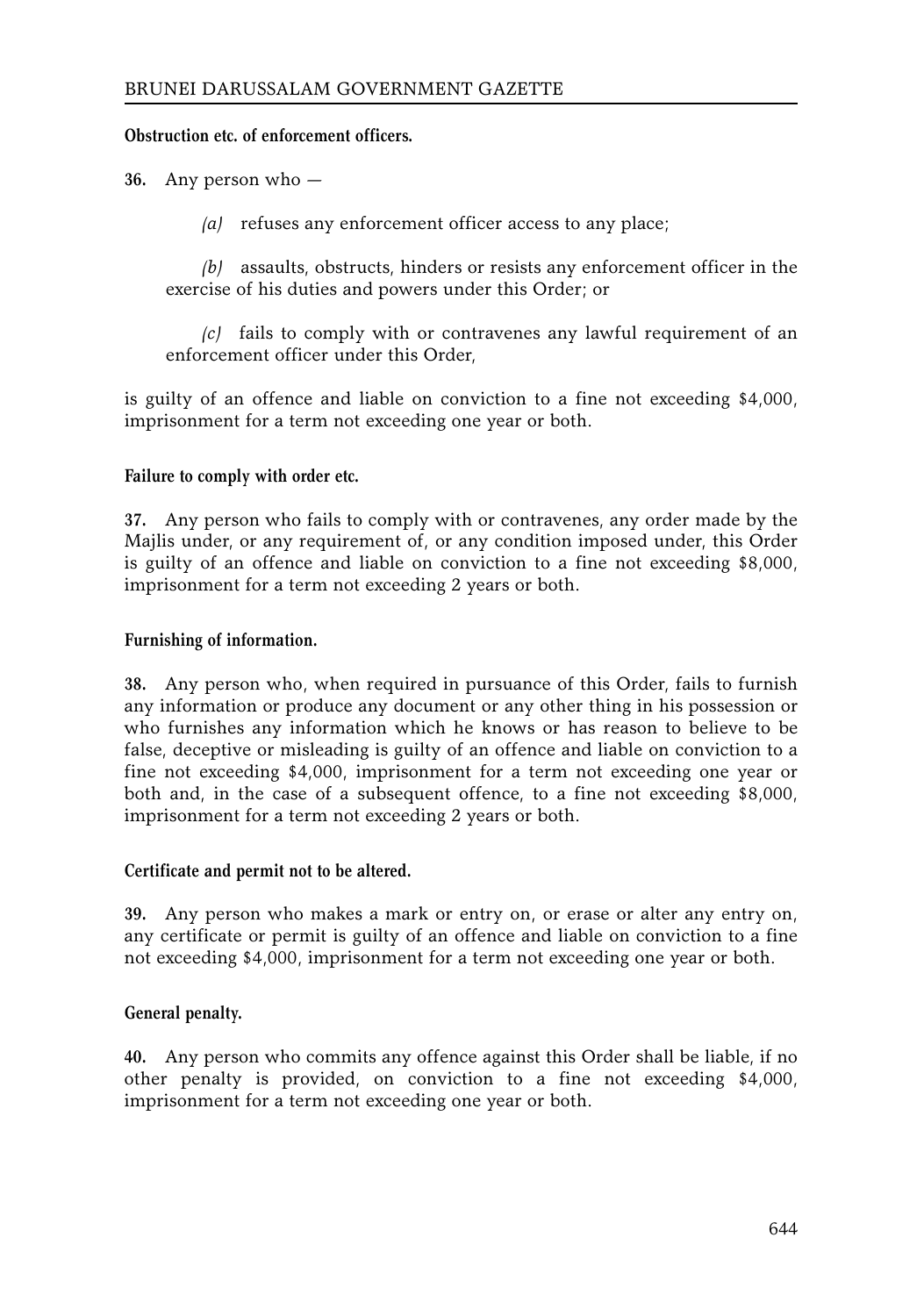## **Offence committed by partnerships, bodies corporate and agents and servants.**

**41.** (1) Where a partnership is guilty of an offence against this Order, every partner, other than a partner who is proved to have been ignorant of or to have attempted to prevent the commission of the offence, is also guilty of the offence and liable to be proceeded against and punished accordingly.

(2) Where an offence against this Order which has been committed by a body corporate is proved to have been committed with the consent or connivance of, or to be attributable to any neglect on the part of a director, manager, secretary or other similar officer of that body, or of a person purporting to act in any such capacity, he, as well as the body corporate, is also guilty of the offence and liable to be proceeded against and punished accordingly.

(3) In relation to a body corporate whose affairs are managed by its members, "director", in subsection (2), means any member of that body corporate.

## **PART VII**

#### **GENERAL**

## **Power of Majlis to revoke.**

**42.** Notwithstanding any other provision in this Order, the Majlis may revoke a certificate or permit if he is satisfied that the certificate holder or permit holder, as the case may be, is contravening or has contravened any provision of this Order or any regulations made thereunder**.**

## **Changes requiring approval.**

**43.** (1) No changes shall be made without the prior approval of the Majlis to the ownership of a business or to such other matters as may be stated in the conditions subject to which the certificate or permit is issued.

(2) The certificate holder or permit holder, as the case may be, shall apply for such approval in such form as the Majlis may determine.

(3) Upon receipt of such application, the Majlis may require the Committee to have the place of business inspected and any food analysed, and to make a report thereon.

(4) The Majlis may, after giving due consideration to the report of the Committee, approve the proposed change and notify the applicant thereof.

(5) Where the application is with respect to changes in the ingredient of the food in respect of which a permit has been issued, upon payment of the fee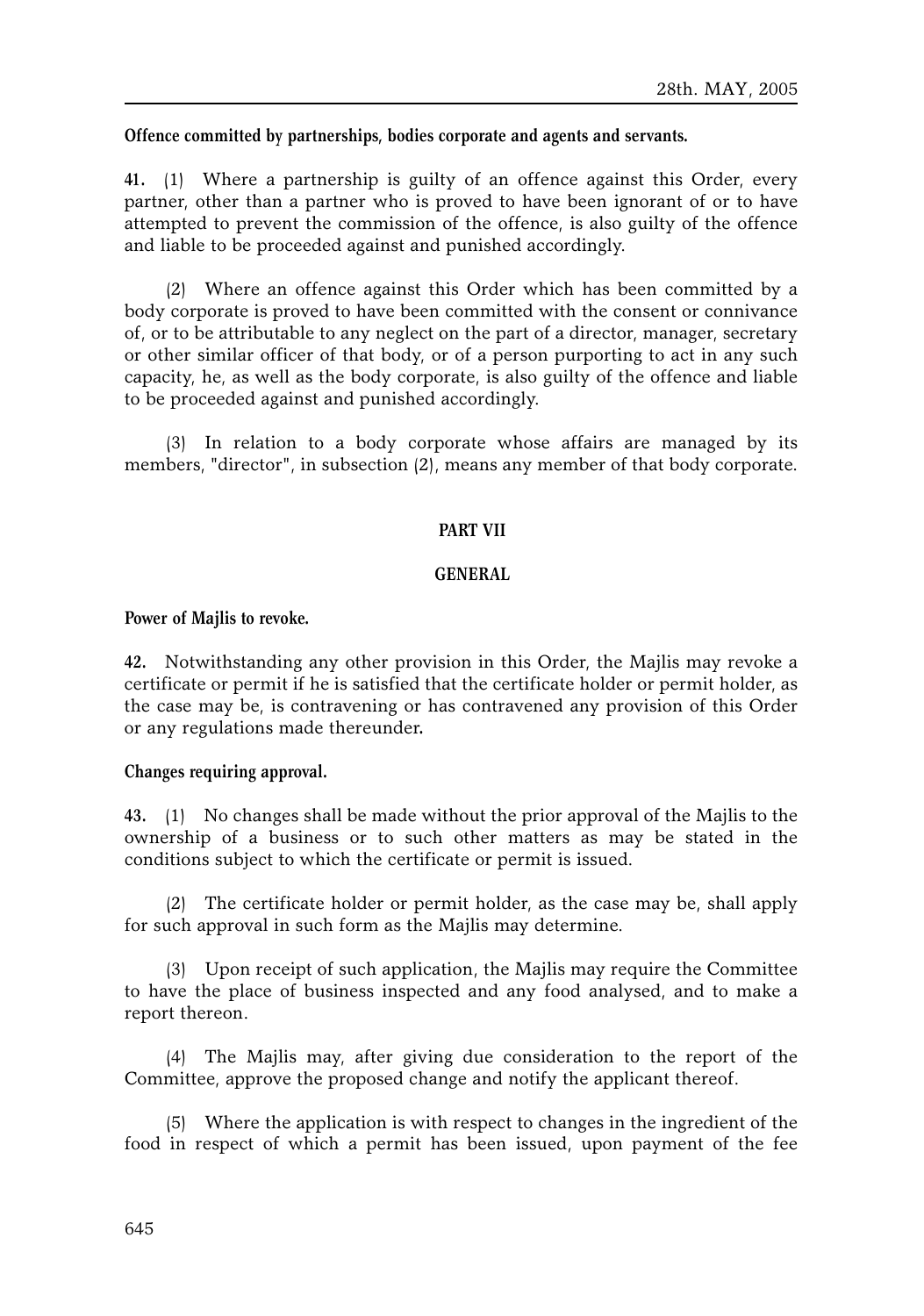prescribed in the Fourth Schedule, the Majlis shall issue a new permit in the form set out in the Third Schedule authorising the applicant to use the label on the package of the food subject to such conditions as the Majlis may think fit.

# **Changes in name of business etc.**

**44.** Whenever any change is made or occurs to the name of any business or of any address of any place of business, the certificate holder or permit holder, as the case may be, shall within 30 days of such change furnish, by sending by post or delivering to the Majlis, a statement in writing specifying the nature and date of the change.

# **Changes in particulars of certificate.**

**45.** Where any of the changes referred to in subsection (1) of section 43 or in section 44 affects any particular that has been printed on a certificate, the certificate shall accompany the application referred to in subsection (2) of section 43 or the statement referred to in section 44, as the case may be, to be surrendered to the Majlis for revocation and upon payment of the fee prescribed in the Fourth Schedule, the Majlis shall, as soon as practicable, issue a new certificate.

# **Replacement of lost or defaced certificate.**

**46.** (1) Where it is proved to the satisfaction of the Majlis that a certificate has been lost, destroyed or so mutilated or defaced as to be illegible, the Majlis may, on receipt of an application in such form as the Majlis may determine and on payment of the fee prescribed in the Fourth Schedule, issue a replacement certificate to the applicant, and the replacement certificate so issued shall have the same effect as the original.

(2) If at any time after the issue of a replacement certificate the original certificate is found, the person to whom the original certificate was issued shall returned the original certificate to the Majlis immediately.

## **Appeal against suspension or revocation.**

**47.** Any person aggrieved by the decision of the Majlis to suspend or revoke a certificate or permit may appeal to the Minister whose decision shall be final.

## **General Endowment Fund.**

**48.** Every payment received under this Order with respect to the issue or renewal of a certificate or a permit shall be paid to and form part of the General Endowment Fund established under section 98 of the Religious Council and Kadis Courts Act (Chapter 77).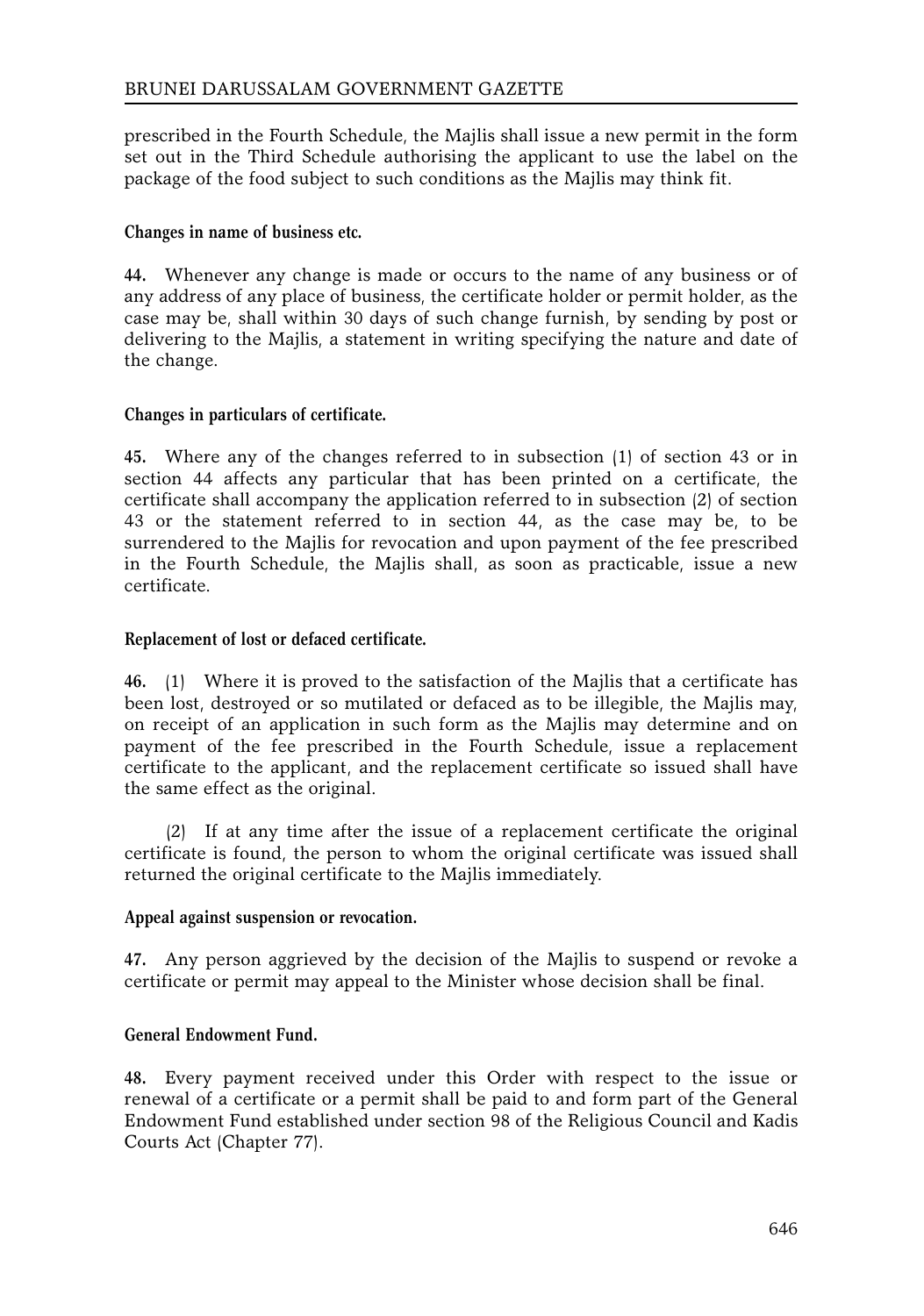**Service of notices and other documents.**

**49.** (1) Any notice, order or document required or authorised by this Order to be served on any person and any summons issued by a court against any person in connection with any offence against this Order may be served on the person —

*(a)* by delivering it personally to that person or to an adult member or employee of his family or household, at his usual or last known place of residence;

*(b)* by leaving it to that person, at his usual or last known place of residence or business;

*(c)* by sending it by registered post addressed to that person, at his usual or last known place of residence or business; or

- *(d)* in the case of a body corporate or a body of persons
	- (i) by delivering it to the secretary or other like officer thereof at its registered office or principal place of business; or
	- (ii) by sending it by registered post addressed thereto at its registered office or principal place of business.

(2) A notice or document sent by registered post under paragraph *(d)* of subsection (1) shall be deemed to have been served at the time at which it would be delivered in the ordinary course of post; and it shall be sufficient proof of service that the notice or document was properly addressed in accordance with that paragraph and placed in the post but where it is returned through the post undelivered, the notice or document shall not be considered to have been served.

#### **Amendment of Schedules.**

**50.** The Minister may, with the approval of His Majesty the Sultan and Yang Di-Pertuan, by order published in the *Gazette* amend the Schedules to this Order.

#### **Regulations.**

**51.** (1) The Minister may, with the approval of His Majesty the Sultan and Yang Di-Pertuan, make regulations which are necessary or expedient for giving effect to and carrying out the provisions of this Order, including the prescription of fees and of any other thing required to be prescribed under this Order, and for the due administration thereof.

(2) Such regulations may include such incidental, consequential and supplementary provisions as the Minister considers necessary or expedient.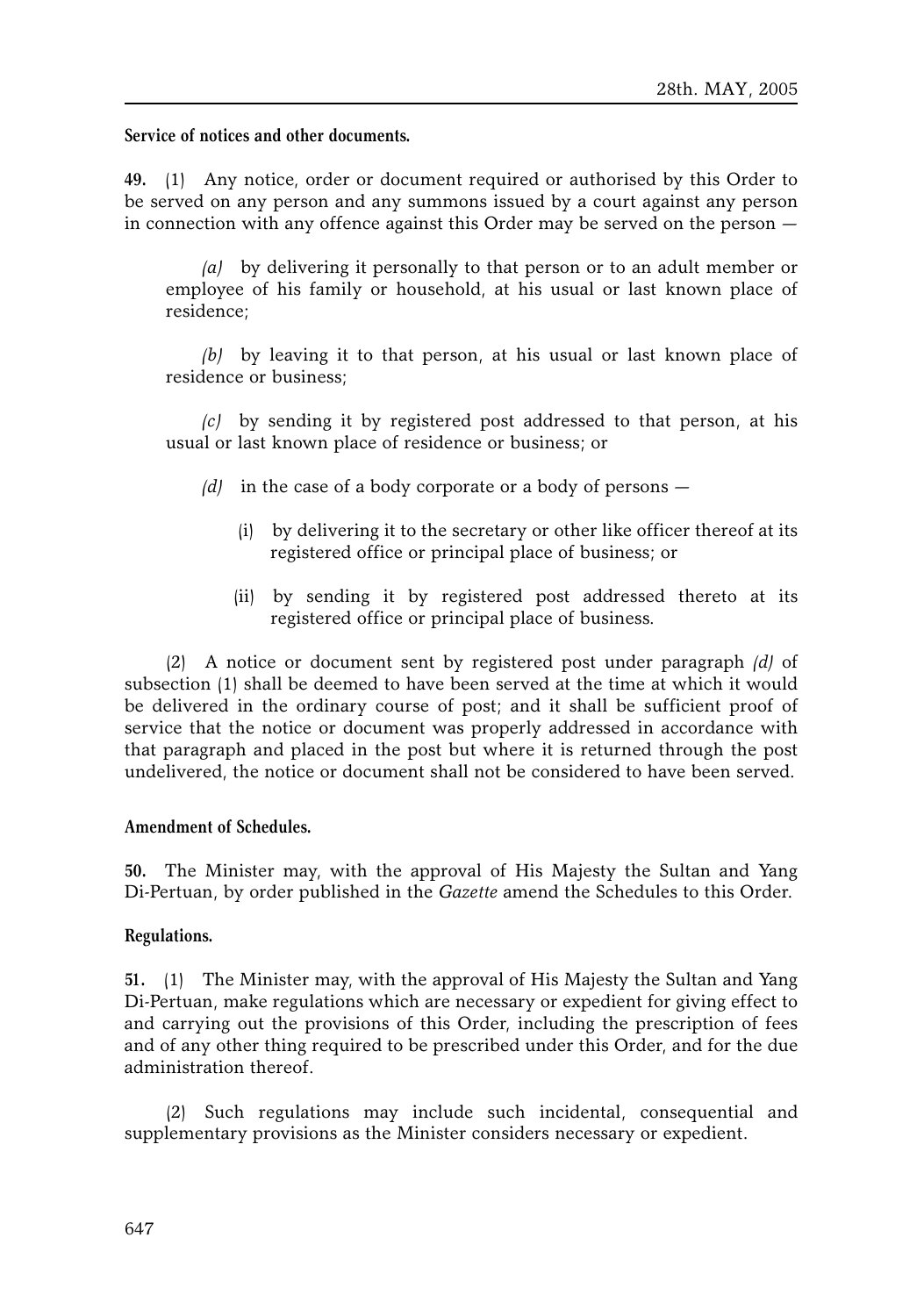#### **FIRST SCHEDULE** (section 6(1))

#### **HALAL CERTIFICATE**

#### **MAJLIS UGAMA ISLAM** *RELIGIOUS COUNCIL* **NEGARA BRUNEI DARUSSALAM**

# **SIJIL HALAL** *HALAL CERTIFICATE*



Sijil Halal yang dikeluarkan di bawah bab 6(1) dari Perintah Sijil Halal dan Label Halal, 2005

*Halal Certificate issued under section 6(1) of Halal Certificate and Halal Label Order, 2005*

Nama perniagaan *Name of business* Keterangan mengenai tempat perniagaan *Details of place of business* Alamat tempat berniaga *Address of place of business* Sijil Pendaftaran Perniagaan *Certificate of Business Registration* Lesen Perniagaan *Business licence* Dikeluarkan pada : .................................................. *Issued on*  Sah sehingga : ..................................................

Tarikh : ................................ (H) *Date* ................................ (M)

*Valid until*

Tandatangan dan meterai *Signature and seal* Setiausaha Majlis Ugama Islam *Secretary of Religious Council* Negara Brunei Darussalam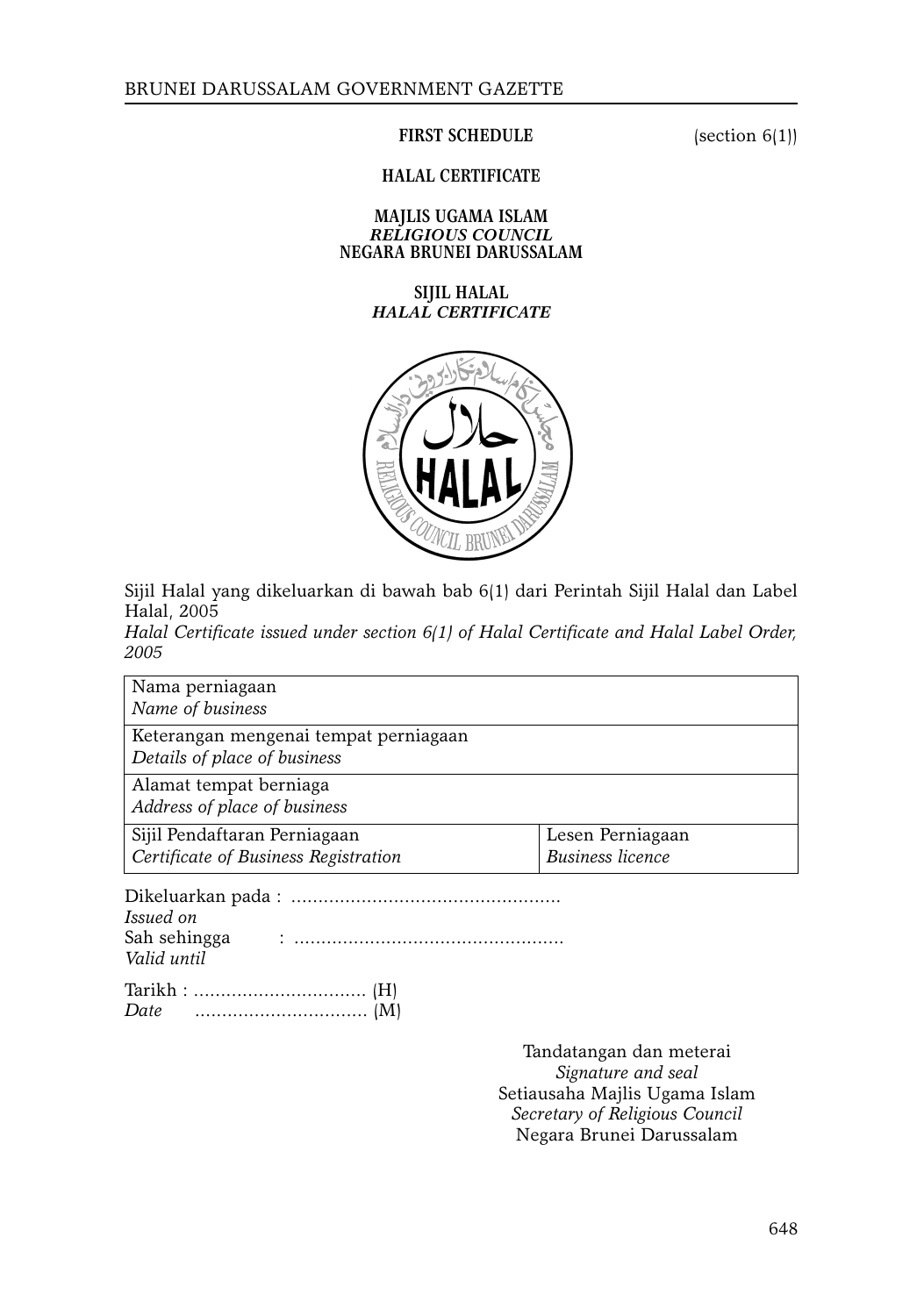**SECOND SCHEDULE** (section 9(2))

**HALAL LABEL**

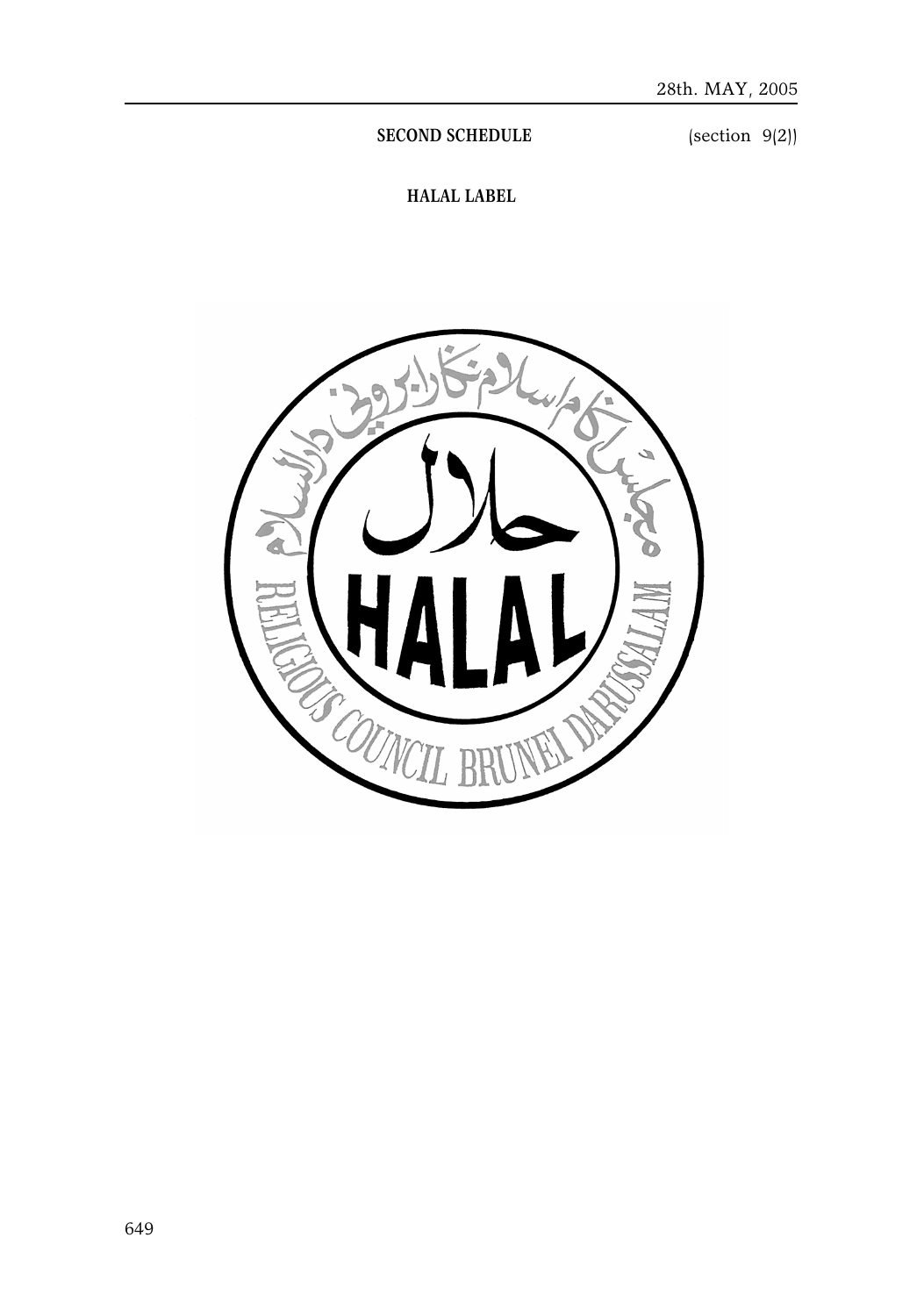## **THIRD SCHEDULE** (sections 12(1)

and 43(5))

# **PERMIT**

## **HALAL CERTIFICATE AND HALAL LABEL ORDER, 2005**

# **PERMIT UNDER SECTIONS 12(1)/43(5)**

The person named above is authorised to use the Halal Label on packages of

............................................................... (name of food).

Date : .......................................... ....................................................

*Secretary of the Majlis*

**FOURTH SCHEDULE** (sections 6(1), 12(1), 43(5), 45, 46(1))

**FEES**

| Issue, renewal or replacement of Halal Certificate | \$30 |
|----------------------------------------------------|------|
| Issue of permit                                    | \$50 |

Made this 12th. day of Rabiulakhir, 1426 Hijriah corresponding to the 21st. day of May, 2005 at Our Istana Nurul Iman, Bandar Seri Begawan, Brunei Darussalam.

# HIS MAJESTY THE SULTAN AND YANG DI-PERTUAN, BRUNEI DARUSSALAM.